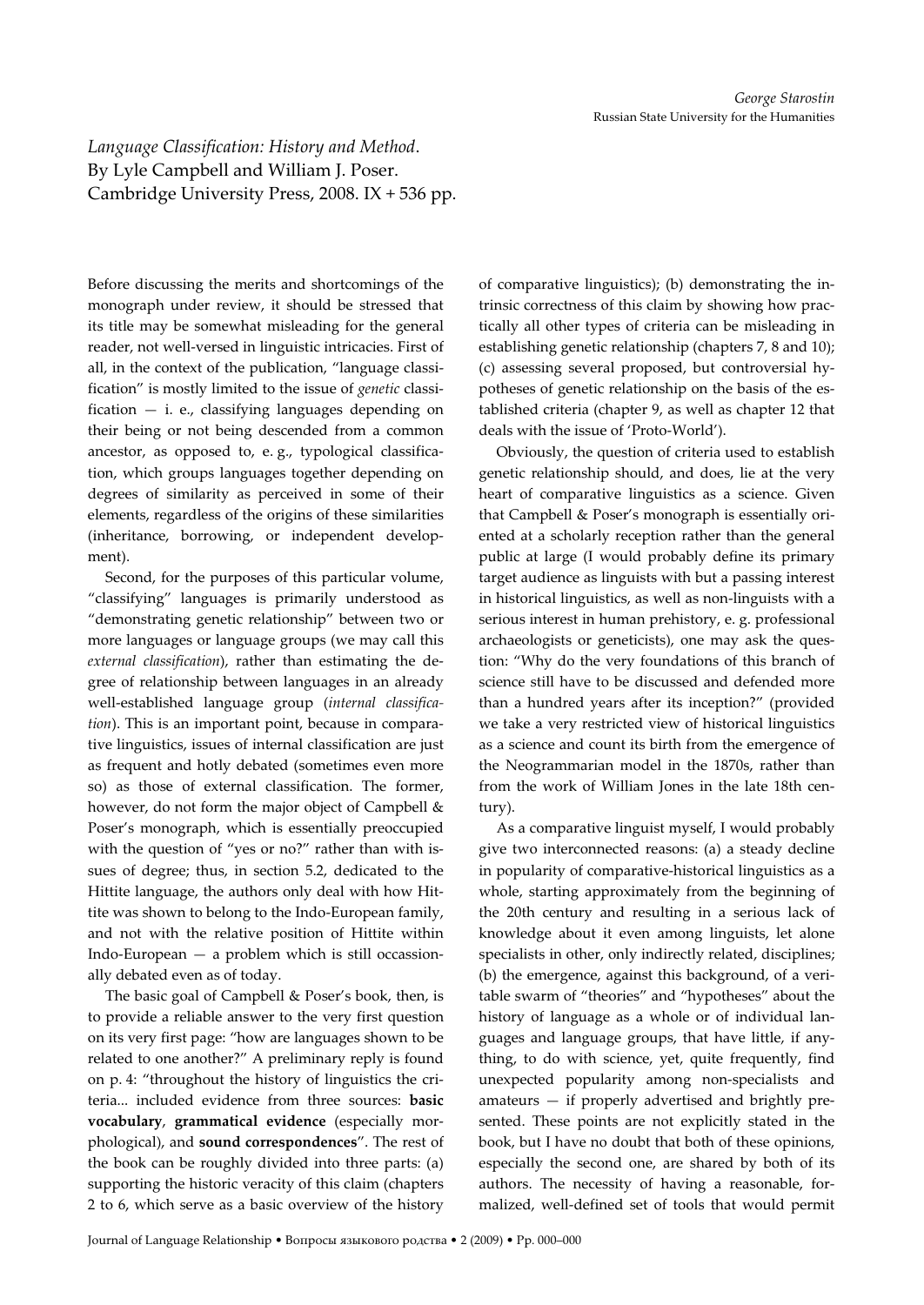the researcher and the student alike to separate true historical linguistics from the realms of fantasy is equally well realized by all of us.

The devil, as usual, is in the details. The authors expose their principal target of critique already on that very same first page of the introduction: these are the so-called "long-rangers", proposing "distant linguistic kinship such as Amerind, Nostratic, Eurasiatic, and Proto-World". A lengthy, 10-page list of "hypothesized distant genetic relationships" is adduced at the end of the book, with the authors themselves admitting that these hypotheses "are not all of equal quality"; indeed, they range from solid theories deserving scholarly attention to joke-level comparisons, and it would be useless (and even cruel!) to expect the authors to present us with detailed evaluations of all of them.

Nevertheless, the main culprits, as perceived by the authors, are quickly and easily identifiable, as they are mentioned far more frequently than anyone else in the critical sections. First and foremost, this is the late J. Greenberg (principal mastermind behind the Amerind, Eurasiatic, and Indo-Pacific hypotheses) and some of his followers who continue to operate based on his method of "multilateral", or "mass" comparison, such as M. Ruhlen. Second, this is the Soviet/Russian tradition of macrocomparative research as originated by the late V. M. Illich-Svitych, author of the "Nostratic" hypothesis, and continued by many of his disciples and followers. (It should be noted, though, that the amounts of critique directed at these two "schools" of comparative thought are quite disproportionate: scourging of the "Greenberg-Ruhlen direction" occupies at least twice, if not thrice, the space devoted to scourging of the Russian side.) Distant language relationship theories that are not directly connected to the "Greenberg legacy" or to the "Illich-Svitych legacy" occupy very limited space and are taken mostly from a purely historical perspective (e. g., a brief account of the Ramstedt/Poppe tradition of Altaic linguistics on p. 235–241).

Chapters 2–6 (pp. 13–161) of the book, as I already mentioned, formally represent a brief overview of the main successes of comparative linguistics. They are more often than not well-written, informative, and even entertaining, with a lot of research on the early prehistory of the science and details that are certainly not common knowledge even among those specializing in it. However, most of this overview really serves one purpose: to be able, on the basis of it, to answer in the negative to the following question: "Has anyone ever succeeded in proving genetic relationship on the basis of something other than grammatical evidence

and sound correspondences?" (I take "proving genetic relationship" here to mean "presenting evidence in favor of a theory of genetic relationship that would make said theory accepted by the scientific mainstream").

It is not difficult to guess that the authors, at the end of this section, remain convinced that the answer is, indeed, a steady "no". And, from a formal point of view, they are correct: I do not know any such theories myself. Even such proposed language families as Khoisan, Nilo-Saharan, and Australian, which used to find a lot of support from specialists, as correctly indicated to the authors, are now put more and more into doubt by mainstream linguists for the very same reasons — seeming scarcity of evidence from grammar and comparative phonology.

But obviously, "majority votes" and historical analogies alone cannot by themselves disprove the validity of either "mass comparison" or other ways of assessing linguistic evidence in a historical context. Cases when "the majority" has, in the long run, been proven wrong, abound in the history of science; likewise, the very fact that a certain task has, in the past, always been performed according to a set standard of rules, does not necessarily mean that there cannot possibly exist a different standard by means of which it can be performed with equal (or even grander!) success. This issue — that "traditional" comparative methodology is right not because it is "traditional" but because it is, well,  $right$  – is addressed in Chapter 7. This is where the real problems start.

On the surface, many, if not most, of the arguments presented in this chapter look perfectly reasonable. It essentially functions as a set of "warnings" and "filters" constructed by the authors in order to separate convincing evidence for language relationship from unconvincing evidence or "non-evidence". Numerous obstacles are listed that hamper, or should be considered as hampering, the work of the "long-ranger". First and foremost among them is the issue of borrowing and language contact, coming in the form of lexical resemblances, sometimes even within the basic vocabulary (7.2.1), subsystems of phonetic correspondences (7.3), and grammatical features (7.4); additional problems include lax semantic demands (7.6), onomatopoeia (7.7), sound symbolism (7.8), possibility of chance similarities (7.11), and even direct mistakes in analyzing material — erroneous morphological analysis (7.14), neglect of language history (7.15) and spurious or invented forms (7.16).

The authors list multiple examples of cases where these factors either have or could have contributed to reaching unwarranted, premature, or even downright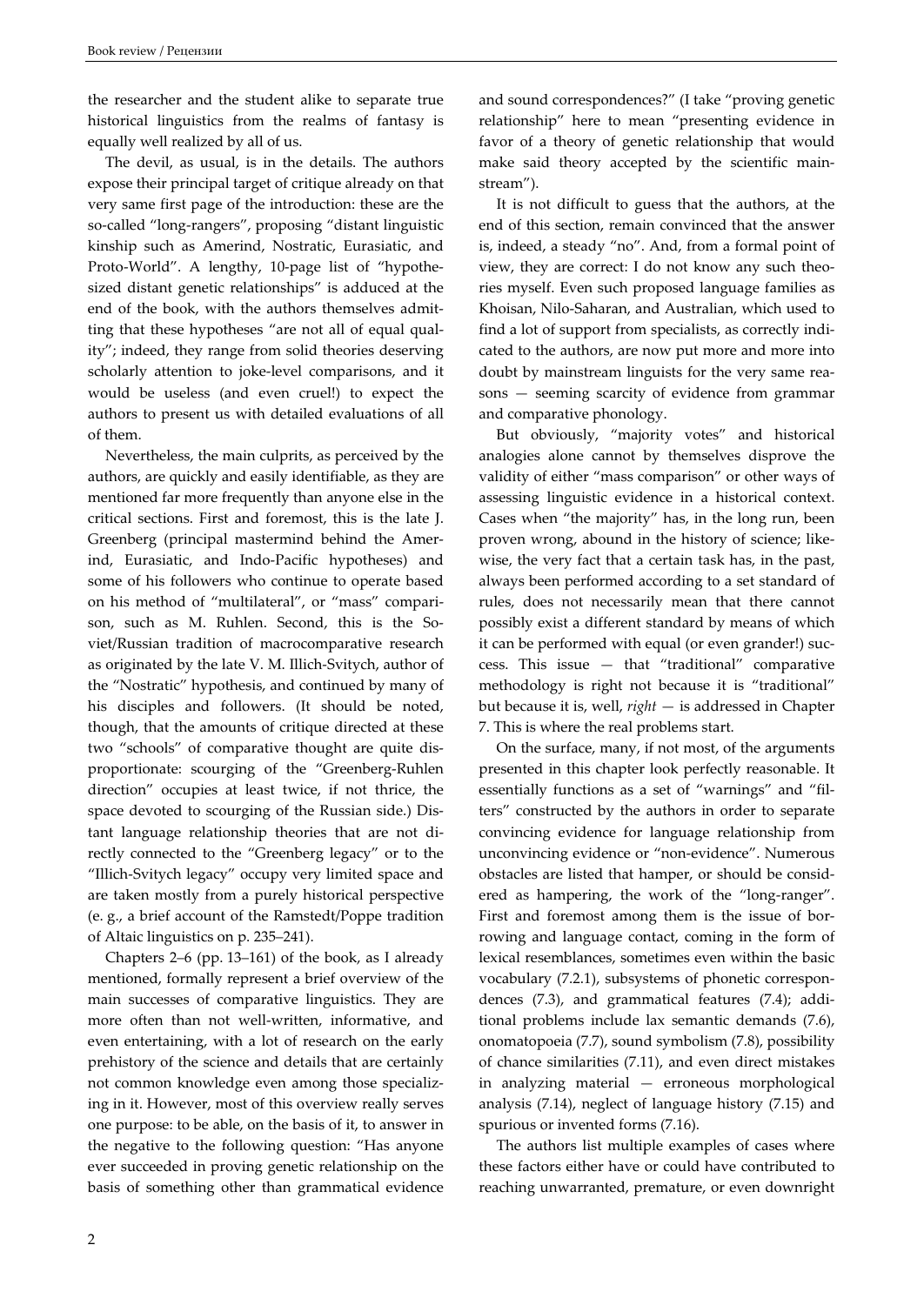wrong conclusions on the part of the researcher (with the lion's share of such examples culled from works by J. Greenberg and M. Ruhlen). Unfortunately, almost all of the arguments they make in this section suffer from one fatal flaw: they represent a broad, over-generalized approach to the problem that refuses to deal with it on a more detailed level, or at least specify the degree to which this particular problem may render useless a certain piece of work. In addition, many of these problems are characteristic not specifically of work on long-distance relationship, but of all kinds of comparative research.

For example, in p. 7.15.2 ("Neglect of known history"), it is correctly stated: "Another related problem is that of isolated forms which appear similar to forms from other languages with which they are compared, but when the known history is brought into the picture, the similarity is shown to be fortuitous". One example from Greenberg's work on Amerind is quoted, with a few others later adduced in Chapter 9. Should we infer that ignorance of language history is an almost obligatory ingredient in all, or most, works by "long-rangers"? All the authors can say about this is that such mistakes are "not uncommon in proposals of distant language relationship" (p. 209) — a phrase that is essentially meaningless, since it is unclear which particular works on distant language relationships have been shown to be useless or even anti-scientific on the basis of this criterion. (It should also be kept in mind that for some researchers, "neglect of known history" of languages sometimes equals "neglect of what I, or mainstream specialists, presuppose about history", and it is not uncommon to confuse the two.)

Another type of "over-generalization" of problems consists of the authors' frequent calls to drop from consideration not merely particular pieces of potential evidence that raise doubt for a variety of reasons, but whole blocks of evidence. Let us take, for instance, section 7.7 ("Onomatopoeia"), the main point of which is formulated as follows: "Onomatopoetic forms may be similar because the words in different languages have independently approximated the sounds in nature, and such cases must be eliminated from proposals of distant genetic relationship, since the similarity may be explained by onomatopoetic mimicry rather than inheritance from a common ancestor" (p. 196).

This statement only looks reasonable before one gives it a second thought — and comes to the inescapable conclusion that it could be completely right if and only if certain words and notions in the world's languages turned out to be fully exempt from the arbitrariness principle of the linguistic sign. One example will suffice here (technically speaking, it refers to section 7.9, "Nursery forms", rather than 7.7, but, since both deal with violations of the arbitrariness principle, this is not significant; similar examples can be easily drawn from "proper" onomatopoeic lexicon as well). It is well-known that the word for 'mother' all over the world tends to be represented by roots containing a labial nasal consonant (usually of the ma-type), from Indo-European \*mātēr to Chinese mā and Bantu \*-máá. Since this is by far the most widespread "world" root for mother, and since it is sound-symbolic, an argument that brings together ma-type words from different language families will not be seen as important for the task of proving their relationship. But what about the *negative* argument  $-$  languages that do not have \*ma for mother, yet agree in having a different root for the same notion, even if it, too, is sound-symbolic?

Such is, for instance, the case with Altaic, where the main word for 'mother' is currently reconstructed as \*ĕp῾a, reflected as Japanese haha, Mongolian ebei, and Turkic apa — all specifically indicating the female rather than the male parent. Certainly, one could object that the \*pa-type form represents the "nursery lexicon" as well, and, furthermore, cases of pa-type words meaning 'mother' rather than the more common meaning 'father' can also be found in non-Altaic languages (e. g. in Telugu the word appa refers to both 'father' and 'mother'). Presenting this argument as "crucial" for the Altaic hypothesis would be erroneous. But in the context of other pieces of pro-Altaic evidence, it is much more reasonable and economic to explain this situation as the result of a one-time meaning shift from 'father' to 'mother' in Proto-Altaic — rather than the curiously independent "nursery regenesis" of \*pa 'mother' rather than \*ma 'mother' in Turkic, Mongolic, and Japanese.

In other words, instead of simplifying the task and bluntly rejecting everything that even vaguely looks like "onomatopoeia", "nursery words", "sound symbolism"  $-$  and the scope of these groups, if one wishes hard enough, can be extended to contain half or more of any individual language's vocabulary — it is essential to approach the issue as a complex one, in which it is important to distinguish between "telling" types of possible cognations and irrelevant ones. Not a hint at such distinctions can be culled from Campbell & Poser's monograph.

In section 7.2 ("Lexical comparisons"), the authors, agreeing with the "long-rangers" usual claim that "basic vocabulary is more resistant to borrowing", warn against the universality of this rule, explaining that "some things in 'basic vocabulary' seem quite subject to borrowing or lexical replacement" — a claim which, to the best of my knowledge, not a single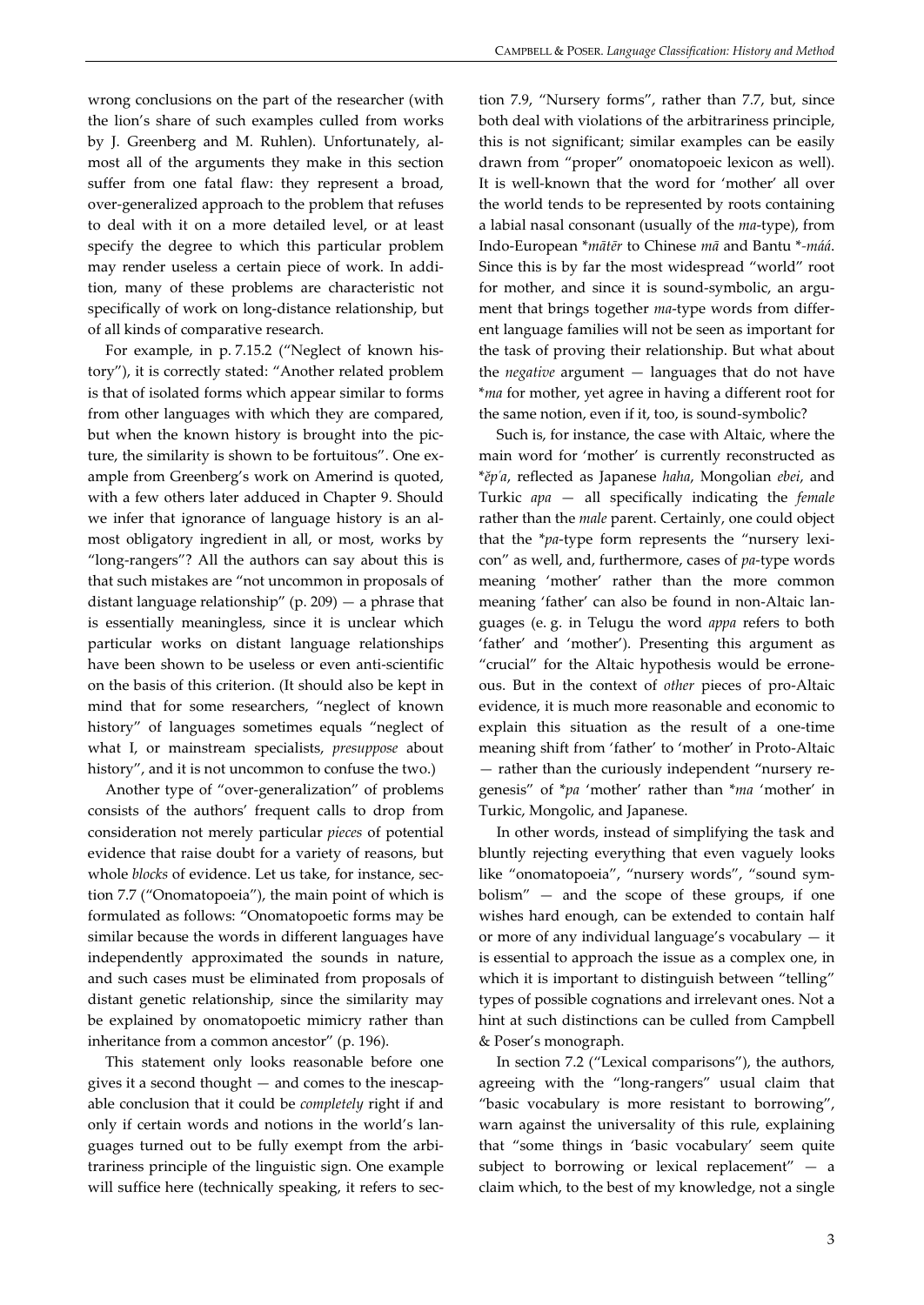"long-ranger" has ever argued with. There have certainly been cases in long-range comparison when borrowings in the basic lexicon have been mistaken for signs of relationship (e. g., the situation in Tai-Kadai languages, where multiple borrowings from Chinese, including a significant chunk of the basic lexicon, have for a certain period of time contributed to the perseverance of the erroneous "Sino-Tai" theory). But at the same time, historical-comparative linguistics is old enough to have procured quite a few useful methods to filter out these cases — including statistical tests; procedures of establishing special "sub-systems" of phonetic correspondences for borrowed lexical strata as opposed to "genuine" systems of correspondences (the issue is briefly mentioned by the authors on p. 174); and considerations of geographic proximity (e. g., it would be at the very least odd to insist that Proto-Turkic \*bir 'one' has been borrowed from Proto-Japanese \*pita id. or vice versa).

It would, therefore, be refreshing to see, in section 7.2, a straightforward list of conditions under which similarities and correspondences observed in the basic lexicon can be deemed relevant and significant in a proposal of language relationship, and, likewise, a list of types of situations in which such similarities and correspondences rather hint at a situation of secondary contact. No such conditions are given; instead, the reader merely gets a "warning sign" — basic lexicon, too, can be borrowed (hardly a surprise for anyone with even a minimum amount of expertise in the field).

Actually, the very definition of "basic lexicon" is terminologically used by the authors of the book in a different way from, for instance, representatives of the Moscow school of comparative linguistics, and, I dare say, numerous other researchers as well. For the latter, in its most specialized usage, the "basic lexicon" means little more than the highly "compressed" 100 word version of the original list proposed by Morris Swadesh, which, it seems, has for the most part stood the test of time as truly representing some of the most stable items of the lexicon of any particular language; furthermore, even within the 100-wordlist attempts have been made, first by Aharon Dolgopolsky, then by Sergei Yakhontov, and finally, on a more strictly statistical basis by Sergei Starostin, to separate its elements into generally "more stable" and "less stable" parts.

For Campbell & Poser, however, "basic lexicon" is something much more amorphous — clinging to the mostly "intuitive" understanding of the term (p. 166: "basic vocabulary has been understood intuitively to contain terms for common body parts, close kin, frequently encountered aspects of the natural world, and low numbers"), they proceed to make good use of it in passages like the following one: "For example, Udmurt (Votyak, a Finno-Ugric language) borrowed many items of basic vocabulary from Tatar (Turkic), terms for 'mother,' 'father,' 'grandmother,' 'grandfather,' 'brother/sister,' 'elder brother,' 'elder sister,' 'uncle,' 'strong,' 'healthy,' 'deaf,' 'blind,' 'sick,' 'illness,' 'love,' 'land,' 'people,' 'person,' 'cool,' etc." (p. 174, with references). Of all these words, only one — 'person' — forms part of the 100-wordlist, around 90% of which otherwise has reliable Fenno-Ugric parallels. Obviously, the more uncertain and imprecise one makes the limits of "basic lexicon", the easier it becomes to underestimate its importance. I do not mean to say that the authors have invented a particular usage for the term "basic lexicon" — many people use it in different ways  $-$  but here they have intentionally chosen the broader one that least suits the purposes of scientific long-range comparison.

An equally muddled approach is seen in section 7.19, dedicated to the issue of pronominal evidence for genetic relationship hypotheses. Taking to task the alleged claim that "pronouns are rarely borrowed", the authors proceed to demonstrate, on pp. 213–214, that "this common perception is nevertheless a misconception", by citing examples and references that show how personal pronouns can indeed be borrowed from one language into another. And yet, this particular demonstration does not in the least shatter the idea that "pronouns are rarely borrowed" — on the contrary, it proves it. My impression is that the authors have taken great pains to accumulate a near-complete list of exceptions — which still covers but an absolute minimum of the world's languages. It would have been understandable if their point were to disprove the statement that "pronouns are never borrowed", but, to the best of my knowledge, no "long-ranger" or "short-ranger" has ever stated anything like that.

Furthermore, even the examples of borrowed pronouns that are given constitute a hodge-podge of entirely different situations. English they is, indeed, a Scandinavian borrowing, but this is a 3rd person pronoun, not a 1st or 2nd one, and 3rd person pronouns are usually omitted from the discussion on stability (cf. the Shevoroshkin quote that the authors cite above which only mentions forms like 'I', 'me', 'thou', 'thee'), since they are, indeed, less stable overall (and, for that reason, omitted from the Swadesh 100 wordlist). Indonesian saya 'I' is, indeed, a borrowing, but in the language it coexists peacefully, as a polite form, with the inherited Austronesian aku; situations like these are plentiful, especially in East Asia, and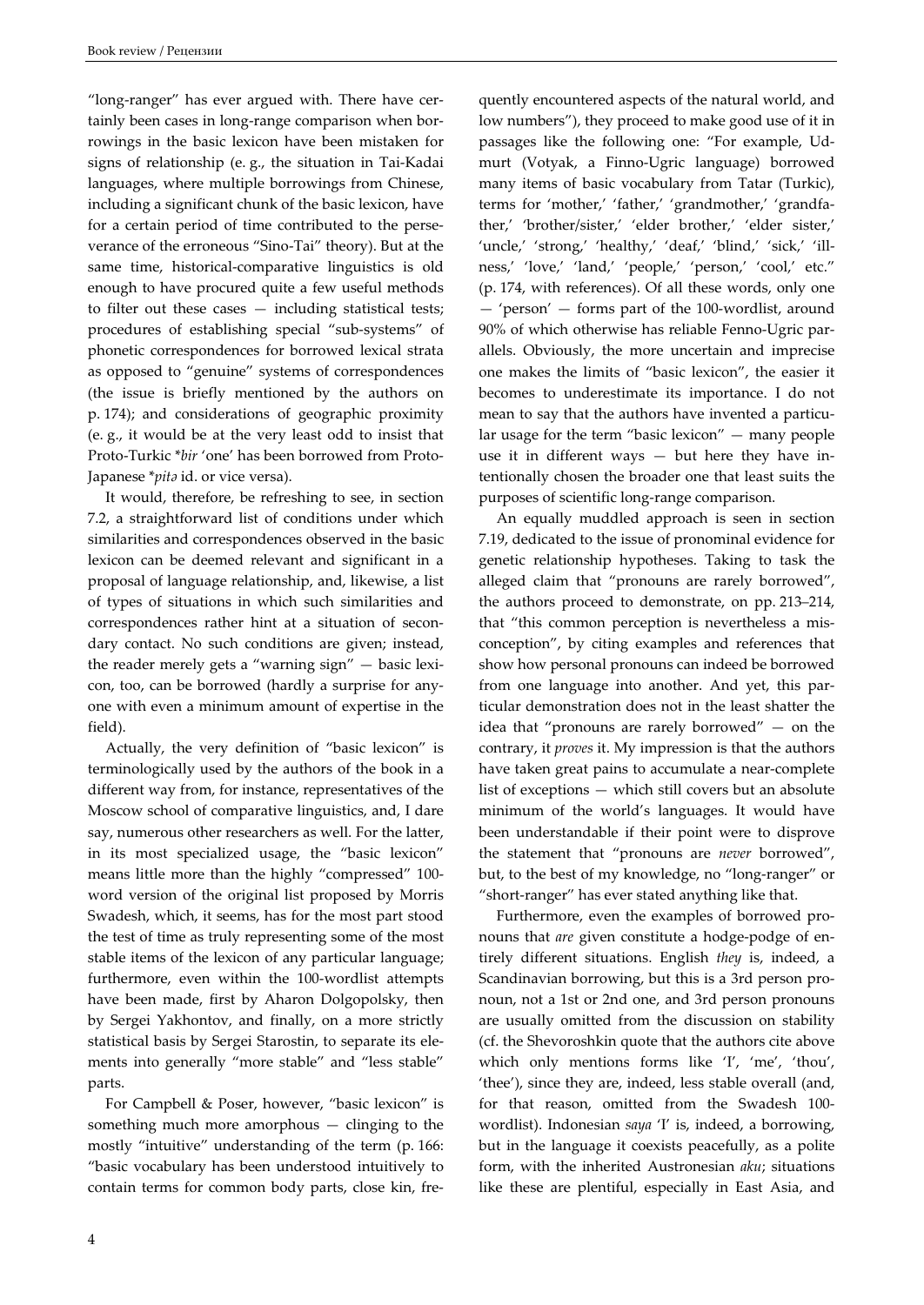whenever they arise, it is usually easy to separate the new "polite" form from the old inherited one.

It is hardly a coincidence that the majority of examples come from various case studies of "Amerind" languages, where issues of borrowing are frequently merely suggested rather than stated with certainty, due to insufficient historical treatment of available data and lack of proper reconstruction. E. g. it is said that "Thomason and Everett... argue that Pirahã has borrowed a majority of its pronouns", but, while such an argument is indeed presented, the paper in question very clearly states that "we can't prove that the pronouns in question are innovative in Pirahã; and we have no evidence (yet) of other borrowings in Pirahã from Tupí-Guaraní" [Thomason & Everett 2001].

Still later, they write: "There are also a number of documented cases of borrowed pronouns in Native American languages. For example, Miskito borrowed its independent personal pronouns from Northern Sumu in relatively recent times: Miskito yan 'I' (cf. Sumu yan), man 'you' (cf. Sumu man) (Hale 1997: 154)". The actual paper by Hale, however, does not state this as a fact, like Campbell & Poser do, but rather as a cautious hypothesis — "the entire set of Miskitu independent pronouns could have been borrowed from Sumu" [Hale 1997: 154] — speculatively derived from the likely suggestion that the third person pronoun (Miskitu witin) is probably borrowed from Northern Sumu (Twahka dialect) witin. Even then, it must be kept in mind that Miskitu and Sumu are closely related languages within the Misumalpan family (something the authors do not explicitly tell their readers), and at the very best we could only speak of the Miskitu pronominal forms being influenced by Sumu forms rather than borrowed from Sumu.

In one case at least, the situation has advanced to the level of topsy-turvy. Quoting a survey work on Papuan languages, the authors write: "Warembori (an isolate in Papua New Guinea) has borrowed its pronouns: "the first- and second-person singular are transparent Austronesian loans, with even the inclusive-exclusive distinction being taken over [Foley 2000: 392]". Given the extreme rareness of the situation, I was tempted to verify it; surprisingly, the complete quotation turned out to be as follows: "The isolate Warembori (Donohue 1999) exhibits extensive borrowing from Austronesian in basic vocabulary such as kin terms, body parts, and even pronouns. All except (italics are mine  $-$  G. S.) the first- and secondperson singular are transparent Austronesian loans, with even the inclusive-exclusive distinction being taken over". No traces of this "all except" can be

found in Campbell & Poser's quotation, which is a pity — given that, even under considerable lexical pressure from nearby Austronesian languages, Warembori still retains the original forms for 'I' and 'thou', this is an excellent argument for these forms as representing the most stable and reliable, albeit small, layer of the lexicon.

The second part of Campbell & Poser's argument — taking to task the statement that "shared pronoun patterns defy chance" — completely escapes this particular reviewer's understanding. The central point in this part of the discussion is formulated as follows: "Patterned grammatical material can constitute strong arguments for genetic relationship if nothing else accounts for the shared patterns, but that is often not the case in pronominal paradigms. It is well established also that pronominal systems seem to be subject to analogical reformations, and are also dominated by tendencies towards iconic symbolization, as other deictic markers are" (p. 214). It is not explained why, and whether indeed, "that is often not the case", with not a single actual example to the contrary offered by the authors. It is equally unclear how the first sentence in this quotation ties in with the second one. For instance, the 1st p. sg. pronoun in Old Turkic is ben, in Evenki is bi; the 2nd p. sg. pronoun in Old Turkic is sen, in Evenki is si. Where is the "analogical reformation" or the "iconic symbolization" responsible for this pattern match? If my understanding of the historical concept of "analogy" is clear enough, "analogy" works towards making objects more similar to one another, not vice versa; and, although cases of pronominal endings being reshaped due to analogy are not unknown, I have yet to hear of a single case where a 1st or 2nd pronoun stem has contributed towards reshaping the other member of the opposition.

Likewise, although vague references to "iconic symbolization" of pronouns do crop up every now and then in literature (the authors provide several references), no respected specialist so far has managed to present a convincing argument on why personal pronouns in the world's languages should, due to some non-arbitrary process, look the way they look. At best, we usually agree that pronouns tend to be short and not to incorporate particularly strongly marked phonemes and sound clusters, which is understandable given their exceptionally high frequency. But this is the threshold at which reasonable arguments end yes, the 1st person pronoun does feature the phoneme  $m$  in many corners of the world, but why does it have to be *m* and not *n*, or *k*, or *t* (all of these variants are also encountered with different levels of frequency), remains unaccounted for, certainly not within the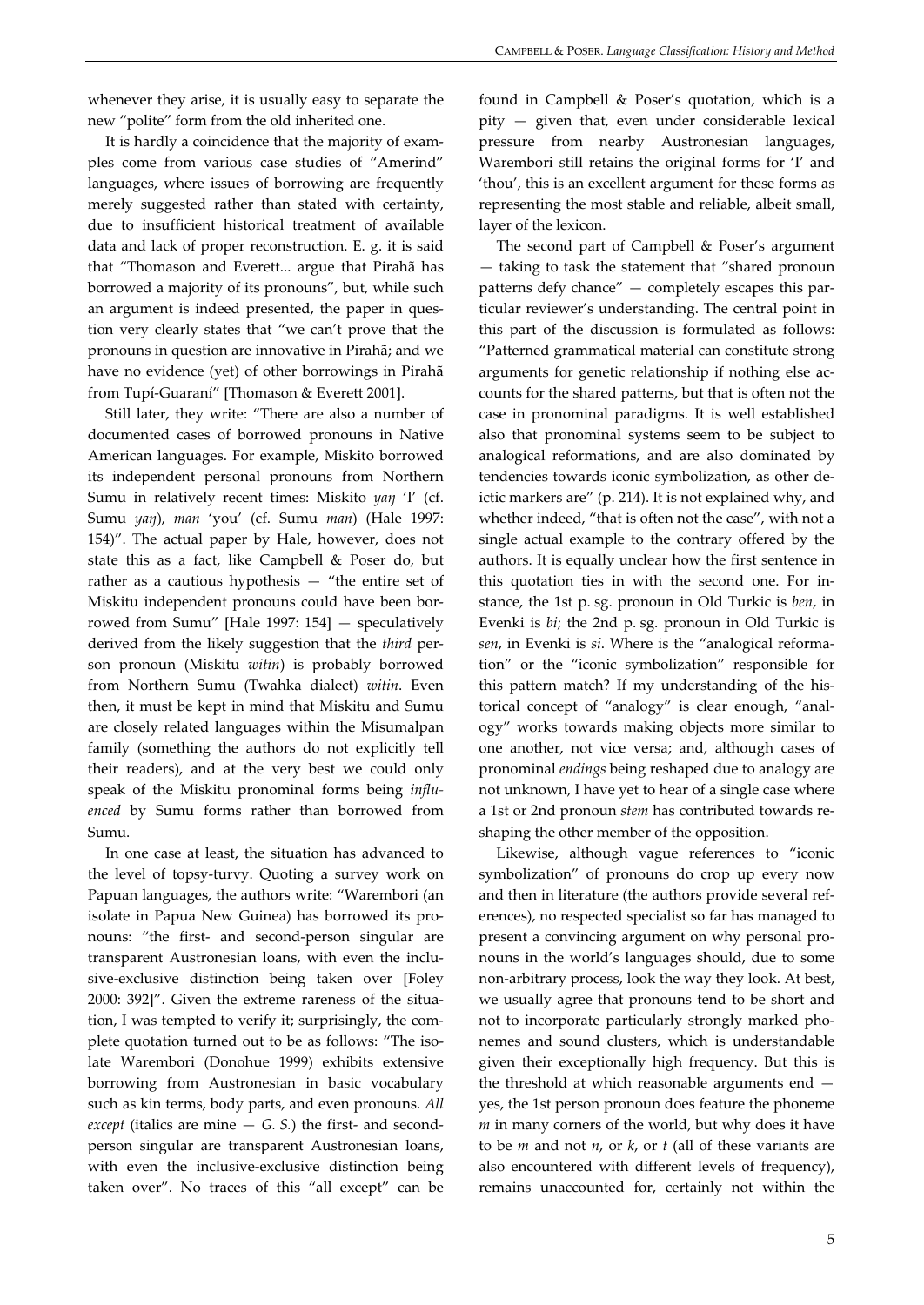framework of any "phonosymbolic" theory. Much less does "phonosymbolism" account for shared patterns, such as M/T, M/S for Nostratic, Z/W for Sino-Caucasian, K/M for Austric, and N/M for Amerind (or, at least, substantial parts of Amerind, see below).

In short, the entire argument on pp. 214–215, in my opinion, only goes to show that the "pronominal paradigm" argument in favor of long-distance genetic relationship remains stronger than ever, since there is very little to offer in opposition to it, apart from vague theoretical speculations on "analogy" and "phonosymbolism" that have precious little basis in fact. This does not mean that issues of genetic relationship can be considered settled based on pronominal evidence alone. For one thing, as the authors correctly point out, there is always the negative argument: pronominal systems can be reshaped, losing the original similarity. Chances for the reverse — acquiring accidental similarity to an originally non-related system — also exist, but are much smaller, especially if we are dealing with several identical cases at once; an M/T-type similar paradigm can be attributed to chance if it is met in one language family in Eurasia and one other language family in America, but, obviously, the situation is different when said paradigm is observed to characterize many language families in Eurasia and few, if any, language families in America. This, however, merely implies that lack of pronominal evidence should not immediately be taken to signify lack of relationship — whereas existence of paradigmatic/pattern-type pronominal evidence immediately warrants at least further serious testing of the hypothesis. It goes without saying that if pronominal evidence constitutes the only attractive evidence for language relationship, this is not good for the hypothesis. But cases where successful hypotheses have been developed based on pronominal evidence alone are unknown to me.

The authors fare somewhat better in their subsection (7.19.1–3) on the proposed "Amerind" pronominal pattern N/M, mixing the usual theoretical arguments with more convincing statements like "Whatever the explanation for the frequency of 'first-person'  $n$ , and for the recurrence of 'second-person'  $m$ , it will not do to look only at American languages which contain them, ignoring the many American tongues which lack them and the numerous non-American languages where they are attested" (p. 222). This is a fair warning against over-generalization of an issue, and one that warrants a closer look at those "parts" of "Amerind" that are indeed characterized by the N/M pattern as opposed to other parts of it that exhibit different characteristics. However, this is an entirely different problem from the ones discussed above: its investigation may, in the end, lead us to exclude some branches from "Amerind", but it is not at all certain to undermine the importance of pronominal paradigms for taxonomy purposes.

One section at least of Chapter 7 (7.2.2, "Glottochronology") clearly shows that the authors have a rather poor understanding of the state-of-the-art on this topic in comparative linguistics. Glottochronology was invented as a method already more than half a century ago, and has since gone through a large number of refinements and modifications; multiple variants of it have been tested, some more successfully, some less, yet not a single word on the history of the method can be found in the discussion on it (less than one page long) in Campbell & Poser's book.

Perhaps the biggest mistake the authors — along with some of their colleagues in other publications make is to assume that glottochronology par excellence is an independent method, opposed to "standard" historical-comparative linguistics rather than complementing it. Only such an assumption can account for their description of the method: "...glottochronology does not find or test family relationships, but rather just assumes them... In the application of glottochronology the basic vocabulary of any two (or more) languages, related or not, is compared and similar words on the core vocabulary list are checked off" (p. 167).

It is true that some lexicostatistical calculations have been performed that way, but neither the father of the method, Morris Swadesh, nor the scholar who has arguably contributed the most to its further development, Sergei Starostin, would have ever agreed with such a definition of it. In Swadesh's earlier — and arguably best — works, glottochronology was primarily a method for internal classification and dating the divergence of languages whose relationship had already been established through conventional means of historical-comparative linguistics. (His later works sometimes contain violations of this principle, which should not disqualify the principle itself). For Starostin, who was the first to apply glottochronology to hypothetical macrofamilies, glottochronology could serve as a definitive indicator of relationship — but only if compared words are deemed cognate based on previously suggested regular correspondences rather than mere similarity; in other words, glottochronology merely goes to show that the proposed system of correspondences is not bogus, since it works on the compared languages' basic lexicon. Campbell & Poser are correct in saying that glottochronology "assumes" rather than finds language relationships; but, for some reason, they refrain from saying that correctly applied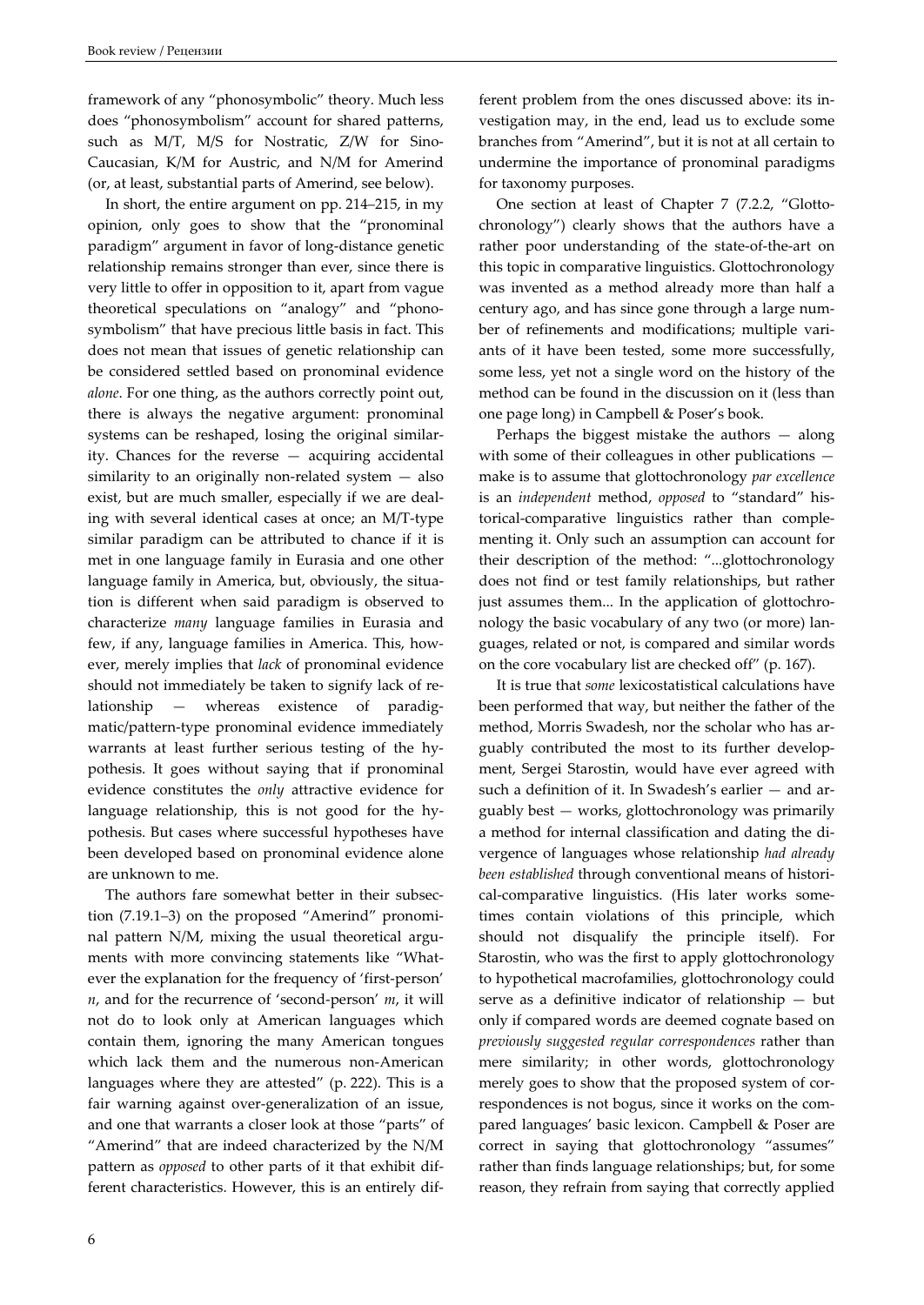glottochronology does not "assume" relationship out of nothing, but involves a lot of hard work based on traditional methodology; and glottochronology certainly does "test" relationship, checking whether or not this methodology has been applied in the right way.

More "semi-truth" emerges when the authors correctly state that "all its (glottochronology's  $-$  G. S.) basic assumptions have been challenged" — but fail to mention that some of the 'challenges' have led to constructive emendations of the method which improve its performance on virtually all testable cases [Starostin 1999]. They also bring up the issue of how it is impossible to use glottochronology to establish or confirm deep level relationship due to large lexical losses in modern languages — but, again, fail to mention that some proponents of glottochronology have offered to substitute reconstructed proto-languages for modern languages, showing that the proportion of shared lexics on the 100-wordlist drastically increases that way, overcoming the time barrier (e. g. Proto-Germanic obviously shares more common items on the list with Proto-Slavic than modern Russian with modern English; likewise, the percentage between Proto-Indo-European and Proto-Uralic is notably higher than between any living Indo-European and Uralic language, etc.). It is not that these counterarguments are, in turn, unassailable; it is simply that they are ignored, and glottochronology is treated exactly the same way as if nothing new whatsoever in this field had been offered since the works of Swadesh in the 1950s — a position that looks undeservedly condescending in the light of numerous works on the issue.

Thus, for some reason, [Starostin 1999], a work with a detailed exposition of the new approach towards glottochronology, is never mentioned in this section, although it is present among the references. (Granted, it would be somewhat odd, in the light of the main points of section 7.2.2, to discuss a work where it is directly stated that "...a thorough comparative historical analysis of the language data should precede any lexicostatistical or etymostatistical study, which will in any case be complementary to rather than a substitute for, comparative work" [Starostin 1999: 47]). Nor do the authors make any references to the papers in [Renfrew, McMahon, Trask 2000], a volume that shows glottochronology, in a wide variety of forms, is still very much alive.

After all the caveats in Chapter 7, the authors then proceed from theory to practice, dedicating Chapter 9 to their "Assessment of proposed distant genetic relationships". Basically, it consists of their selecting several of the more popular proposals on the issue and,

one by one, discarding them through a meticulous application of all said caveats. Not all hypotheses are given equal attention, and many are left without attention at all (e. g. Dene-Sino-Caucasian), but I do not see this as a major problem, since, given the set of criteria, it is more than likely that not a single "macrorelationship" hypothesis will ever be able to escape the elaborate set of filters as positioned by the authors.

A detailed "assessment of the assessment" will inevitably turn this review into a small monograph by itself. Therefore I will refrain from commenting on those of the authors' criticisms that do not directly refer to my own area of interests or methodological preferences; namely, all of the criticisms directed at hypotheses that have to do with Greenberg and "mass comparison", such as Amerind and Indo-Pacific. As a representative of the Moscow school of comparative linguistics, I hold no definite opinion on these suggested groupings; I concur with the authors in their conclusions that they have not been successfully demonstrated (although sometimes, perhaps, for different reasons), which should not, nevertheless, prevent the true researcher from ignoring the evidence presented by Greenberg and others — rather than abandoned, it should be gradually brought more into accordance with the classic comparative method, a procedure that may, in the end, either verify or decidedly overturn Greenberg's conclusions. Ridiculing "mass comparison" is an easy and grateful task, but acknowledging the method as an important first step in establishing genetic relationship would, I believe, be much more in line with the traditional understanding of science.

I will concentrate in more detail on the authors' "dissection" of Altaic and, most significantly, Nostratic — the cornerstone of Russian macrocomparative linguistics, both chronologically, since Illich-Svitych's Nostratic dictionary happened to be the first ever example of an etymological dictionary of a linguistic macrofamily, and methodologically, since Nostratic was the first macrofamily claimed to have been established the exact same way as the more "traditional" and "younger" language families.

The authors' "assessment" of Altaic (pp. 235–241) is hardly an independent evaluation of the theory, but rather an attempt of a brief summary of the mainstream consensus on this macrofamily. Around a third of this little chapter simply narrates the history of the Altaic hypothesis, albeit with significant gaps — thus, the recently published three-volume Etymological Dictionary of the Altaic Languages [EDAL] does not even deserve a mention (the work is found among the references in the end of the book but is not in any way linked to the text). Another third discusses the "typo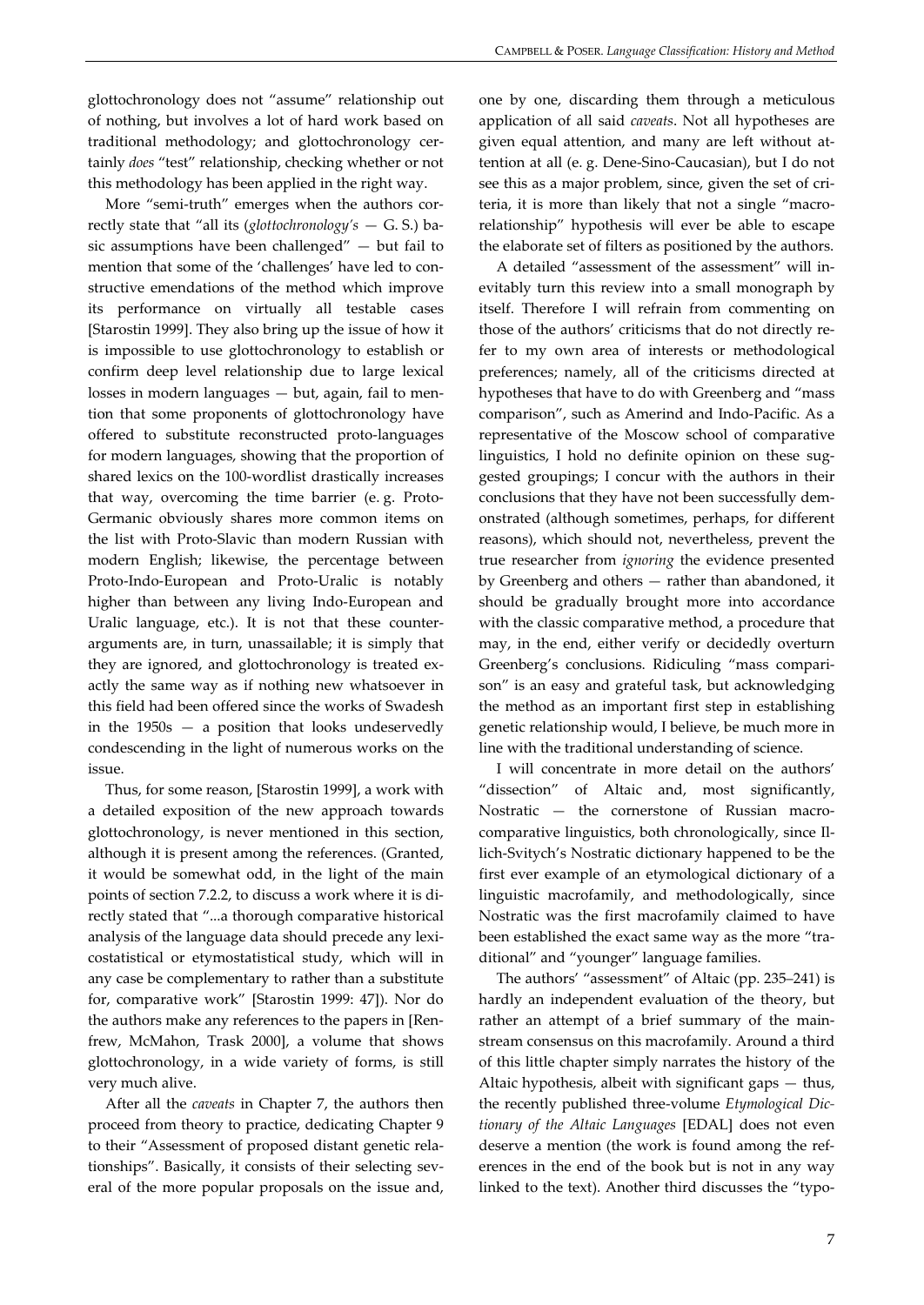logical" argument in favour of Altaic (i. e. that common features, such as vowel harmony, agglutination, etc., can be taken as indicative of genetic relationship among the various subbranches of Altaic)  $-$  as if, at the present stage of discussion, this argument were still relevant: yet hardly any serious work by any Altaicist in the past fifty years has been known to place typological arguments above other, more important ones.

To be fair, the authors recognize the primary problems for Altaic in other spheres, most importantly "extensive lexical borrowing across inner Asia" (p. 236). Since [EDAL] is not referred to, the authors apparently ignore the solutions presented therein to distinguish borrowed layers of the lexicon in Turkic, Mongolic, and Tungusic languages from inherited ones — although, coincidentally, these solutions look not unlike the ones used to distinguish borrowed and inherited lexicon in Indo-European languages, as described by the authors on p. 174 (namely, identifying "sub-systems" of phonetic correspondences that work on the cultural rather than basic lexicon and thus indicate later contact). The issue of borrowing in Altaic is, of course, far from being completely resolved even to the satisfaction of pro-Altaicists, much less anti-Altaicists, but the position taken on it by the authors is unquestionably biased towards the latter.

Let us now see what the authors have to say about Nostratic. First of all, it turns out that they have very little new to say about it: the entire section dedicated to the subject (9.4) is essentially a reprint, with minor corrections and major omissions, of [Campbell 1998]. This is, of course, not a criticism in itself; but it means that most of the argumentation flaws detected in that earlier paper have safely made it, with no amendments, into this larger monograph. The basic principle is the same: go through the existing Nostratic etymologies in Illich-Svitych's dictionary, with an emphasis on Indo-European and Uralic material (partly because for many specialists the "Indo-Uralic" part of the hypothesis has always seemed the most attractive one, partly because L. Campbell's knowledge of Uralic data exceeds that of the data from other branches of Nostratic), and, one by one, "strip away" dubious pieces of evidence that do not agree with the rigid system of criteria presented in Chapter 7. As shown by the examples on pp. 252–263, virtually all the evidence in favour of an inherited connection between Indo-European and Uralic displays some sort of problem — and, for those reasons, the hypothesis is labeled "unconvincing".

Major problems that the authors find with Nostratic in general, and "Indo-Uralic" in particular, are clustered in seven groups that they expose early on for the reader's convenience. These are (a) "descriptive" forms; (b) questionable cognates; (c) sets with only two families represented; (d) non-corresponding sound correspondences; (e) short forms; (f) semantically non-equivalent forms; (g) diffused forms. I will briefly consider all these problems together with some of the illustrative examples on pp. 252–263.

(a) "Descriptive" forms. As has already been mentioned above, "descriptive" or "expressive" forms should not be excluded from any hypothesis of relationship, provided they fit within the proposed system of correspondences. Besides, "descriptive" turns out to be a fairly vague notion. Out of Illich-Svitych's original 378 etymologies, Campbell labels 42 as "descriptive" — including such words as  $*{kola}$  'round', \*Eḳu 'water' and \*ḳa 'diminutive suffix'. What makes \*ḳa 'diminutive suffix' in any way more "descriptive" than, for instance, the diminutive suffix  $*$ -j $\Lambda$  ( $N$ <sup>o</sup> 151, not listed by the authors) is a question that is probably bound to remain unanswered.

The "descriptiveness" of \*Eḳu 'water' has escaped me for a long time until I reached the following explanation much later in the book, on p. 379, where it is discussed in the context of the "global etymology" \*aq'wa 'water': "The similarity of sound suggests to many the imitation of the sound of swallowing water, a nursery form, or of the gurgling of running water". Apparently, I am not one of the mysterious "many", so, in regard to the Nostratic forms only, I feel entitled to ask  $-$  if  $Eku$  represents the "descriptive" layer in so-called Nostratic, meaning that the word, due to onomatopoeic reasons, could have independently arisen as both Afro-Asiatic  $\sqrt[k]{q(w)}$  and Indo-European \* $\hbar e k^w$ - (the two major parts of the equation in Illich-Svitych's comparison), how is it that in both of these families we only find it as 'water' (rarely as 'rain' and 'drink'), but never as 'gurgling of running water' or 'sound of swallowing water'? In other words, is it not a clear-cut case of letting our imagination run a bit too wild? After all, with just a small extra touch of permissiveness, we could easily label half of the words in the world's languages as "descriptive" or "soundsymbolic". In short, this argument should be completely discarded, and the reasonable bits of it incorporated into "non-corresponding sound correspondences".

(b) Questionable cognates. Questionable cognates are, in fact, characteristic of every single hypothesis of language relationship, long- or short-range. The issue of whether they should or should not figure in early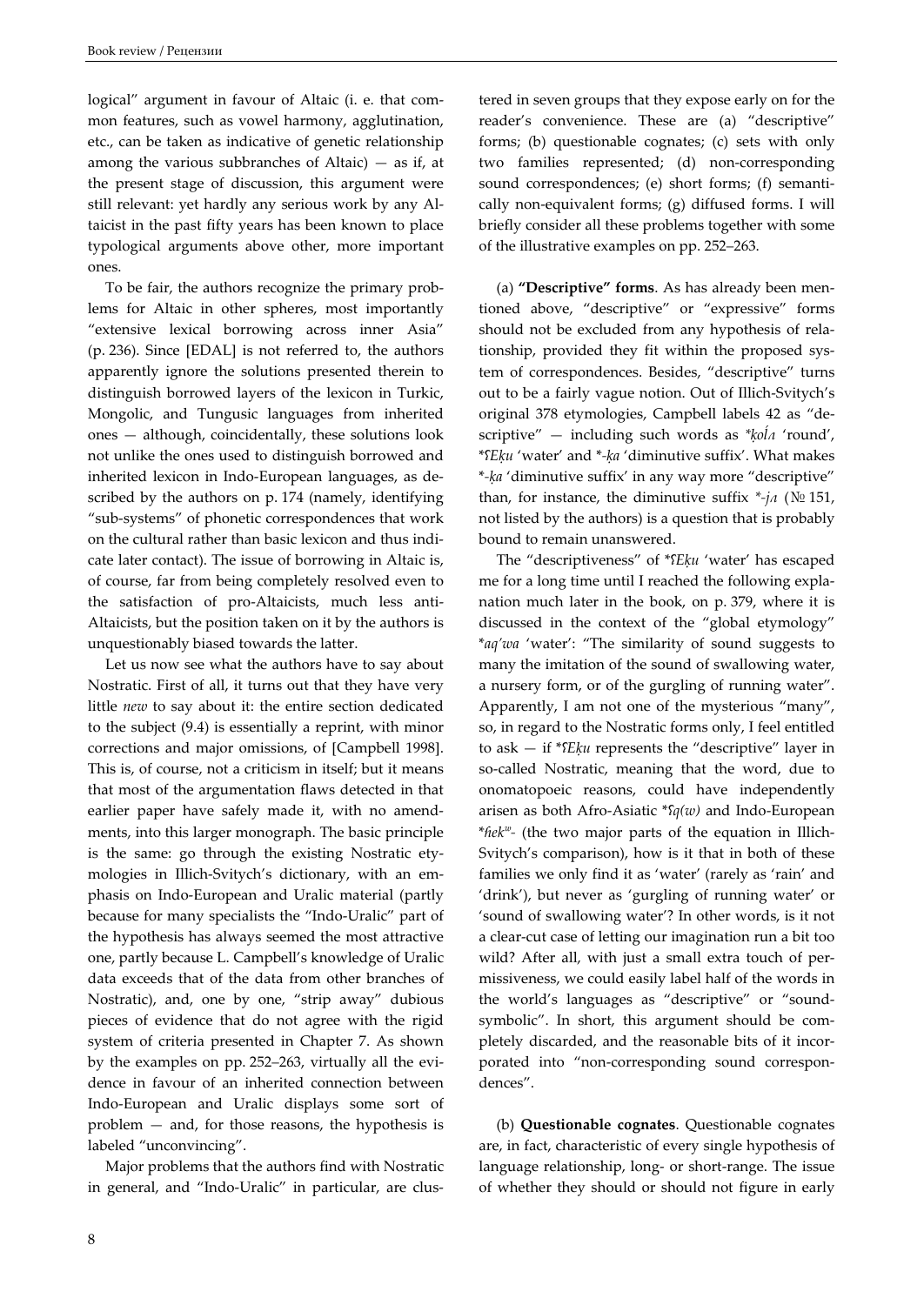stage comparisons is a debatable one. However, as long as they are clearly perceived as questionable, do not constitute the bulk of basic lexicon comparisons, and are accompanied by a reasonable explanation of why they are questionable rather than impossible, I do not see a problem with this. It should also be remembered that even within questionable etymologies, there are frequently parts that are less questionable and those that are more so, so a single question mark next to a certain form should not immediately be taken as a sign to discard the entire etymology once and for all.

(c) Sets with only two families represented. This short section contains a gross misrepresentation of Illich-Svitych's work. The authors write: "One of Illich-Svitych's criteria was that only cognate sets with representatives from at least three of the six families proposed as members of Nostratic would be considered as supportive of the hypothesis". This is followed with a supposedly illustrative quotation from an English translation of one of Illich-Svitych's articles. The authors then go on to state that "134 sets from the 378 involve forms from only two families. That is, 35 percent of the forms are questionable on IS's own grounds".

In reality, Illich-Svitych never suggested anything of the kind. The text that the authors are referring to is subtitled "A Probabilistic Evaluation of the Similarities in Question", and specifically proposes that we limit ourselves to cognates represented in at least three families for the purposes of this probabilistic evalua $tion$  – but certainly not when compiling an etymological dictionary of Nostratic. Furthermore, it looks like the authors did not bother to consult the Russian original of the publication, which (unlike the brief English translation in [Shevoroshkin 1989]) is followed by 32 pages of comparative tables [IS 1971: 6–37] that include 149 lexical and grammatical morphemes, only 2 of which accidentally are represented by reflexes found in only 2 subbranches of Nostratic, and more than half are represented in more than 3. Of course, in Illich-Svitych's own view, these tables must have constituted the strongest evidence for Nostratic. But in no way does this surmise that parallels found only in two branches are not supportive of the hypothesis — just the same way as it would be wrong, for instance, to call Indo-Greek or Slavic-Germanic isoglosses "unsupportive" of Indo-European.

(d) Non-corresponding sound correspondences. This can be an occasional issue even in properly conducted macro-comparative research — although the

same could be said of just about any language family (it would probably not be a stretch to say that at least half of all accepted Indo-European etymologies suffer from "non-corresponding sound correspondences" in at least one branch, and that's putting it rather mildly). A small percentage of forms that deviate from regular correspondences should probably be permissible in any such hypotheses, provided there are reasonable explanations for these deviations and also that there be no other problems with the forms.

Nevertheless, violation of sound correspondences is always painful, and it is therefore quite reassuring that all of the examples provided by Campbell on p. 248 as indicative of the problem are, in fact, examples of "non-non-corresponding sound correspondences".

Thus, three of them deal with violations of stop correspondences in Indo-European: Nostratic \*banța 'to tie, bind' yields Indo-European \*bhendh- instead of the expected \*bhent-, Nostratic \*biča 'to break' yields Indo-European \*peis- instead of \*bheis-, and Nostratic \*büKa 'to bend' yields Indo-European \*bheug- / \*bheugh- instead of \*bheuk. However, any seasoned Indo-Europeanist would have immediately understood what is so wrong about the expected forms \*bhentand \*bheuk: they simply could not have existed in Proto-Indo-European, as they defy the laws of Indo-European phonotactics, in which root sequences of "voiced aspirated — voiceless" were strictly prohibited. "Violations" of sound correspondences are thus in perfect accordance here (and in quite a few other etymologies) with the inner laws of Indo-European. (Somewhat harder to explain is Indo-European \*peis, where one has to assume a different development in the period preceding loss of affricate: \* bič $a \rightarrow$  \*bheič- $\rightarrow$  \*peič- $\rightarrow$  \*peis-).

Coincidentally, all of these cases are specifically commented upon in IllichSvitych's own dictionary, rather than Kaiser & Shevoroshkin's set of translated reconstructions, which seems to have been the authors' main (if not only) source of knowledge on Nostratic etymology. Had it been otherwise, the reader would perhaps have been saved from being forced to decipher the meaning of the bizarre Afroasiatic phoneme  $t^{1}(t^{2})$  (sic!) in the following phrase: "in \*\*banța 'to tie, bind', with Afroasiatic bn (sic!; should really be  $bn_t - G. S.$ ) and Indo-European \*\*bhendh 'tie'... the Afroasiatic reflex of Nostratic \*\*ṭ should be  $t^{1}(t^{2})...$ " (p. 248).

As it turns out, the graphic sequence  $t^{1}(t)^{2}$  is indeed present in the translation of V. Dybo's comparative phonetic tables [Dybo 1989: 114] which the authors had access to. Unfortunately, the figure 1 in this edi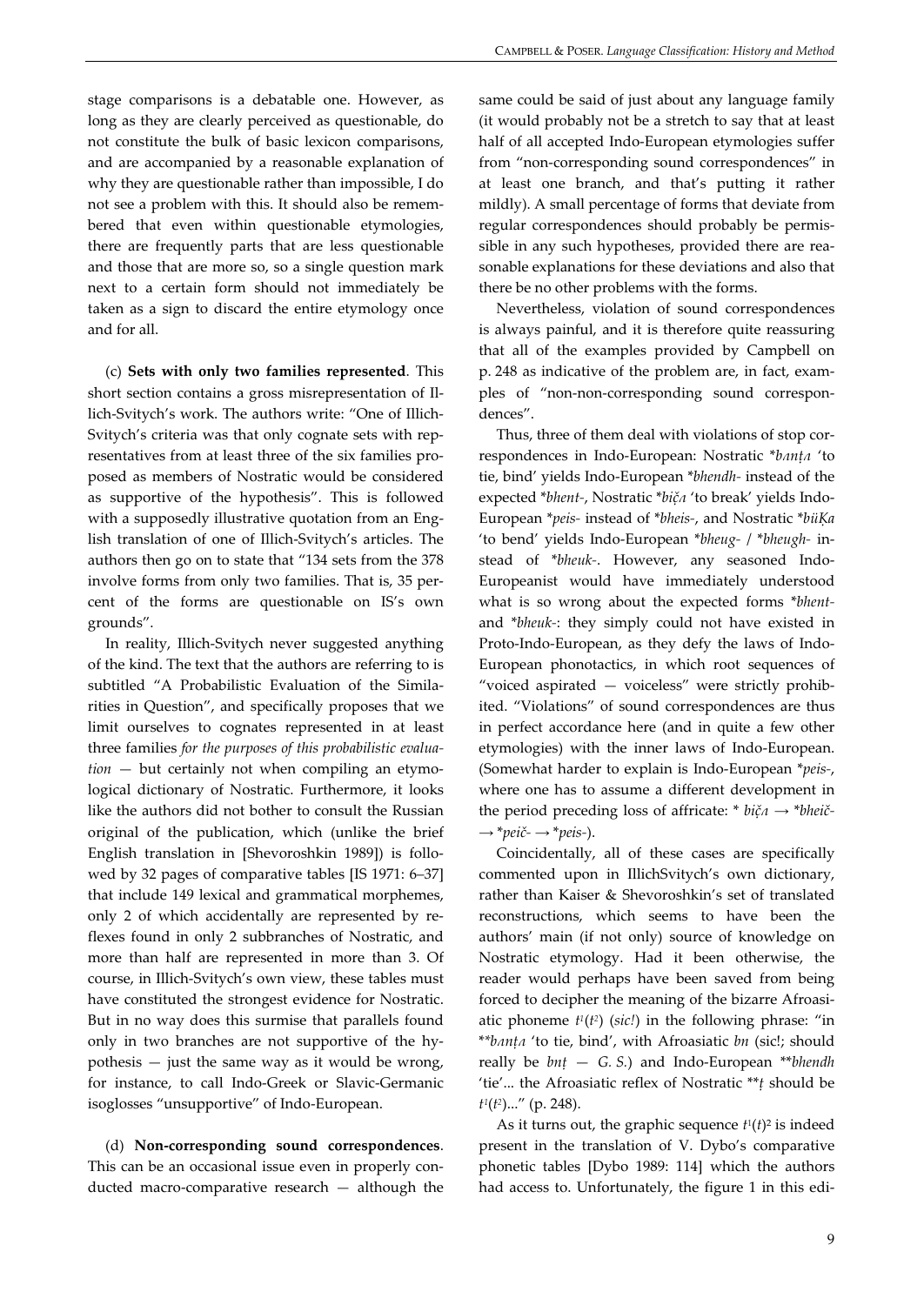tion is simply a misprint for a dot representing glottalic articulation  $-$  and the figure 2 refers to a footnote (!) on the same page which explains the reasons for variability between glottalic  *and simple*  $*t*$  *in ob*served Afroasiatic reflexes of Nostratic roots with \*\*\*.

By all means, it is lamentable that correspondence tables should come with misprints, but it is even more lamentable that the original  $-$  misprint-free  $-$  correspondence table in [IS I: 147] has not been consulted, from which it would have been obvious that Afroasiatic bnt is a perfectly regular and expected reflexation of Nostratic \*banța. As for the Afroasiatic phoneme  $t^{1}(t^{2})$ , it makes its appearance *twice* on one page (Illich-Svitych is further castigated for comparing Dravidian kuḍḍ- 'small' with Afroasiatic  $q(w)t$ ) — making me wonder how it was possible not to check the correspondence tables more closely, given the obvious oddity of the notation.

Further down the line it is written: "a brief look at Nostratic forms beginning in  $*_{p}$  reveals that both the Indo-European and the Kartvelian forms arbitrarily begin with either  $\gamma p$  or  $\gamma b$ , but this is not regular sound change and is not sanctioned by the standard comparative method". This does not look good for Nostraticists, but it looks even worse for at least some of the more conservative Turkologists and Dravidologists, who have for ages battled with "sporadic voicing" of initial voiceless stops in numerous languages and in numerous stems in the concerned families, without, however, daring to discard the corresponding etymologies; apparently, all of them have been in the wrong, since "this is not sanctioned by the standard comparative method". In reality, the problem is limited to a tiny handful of etymologies with initial \*pand correspondences in Indo-European and/or Kartvelian, where the correspondences are violated maybe two or three times (sometimes representing variation within daughter languages, e. g. Nostratic  $*p$ aĺq $\alpha$  'foot'  $\rightarrow$  Kartvelian perq-/berq-). This is hardly a serious problem.

Closing out this list of "non-corresponding correspondences" are two further observations: (a) "For Nostratic  $**$ *n* the Indo-European box lists both  $\psi$  and  $n<sub>l</sub>$ , but an examination of the forms beginning with \*\**n*<sup>\*\*</sup>*n*<sup>\*</sup> shows that it is arbitrary when the postulated Indo-European cognate has  $*_y$  and when  $*_n$ " and (b) "The \*\*d

of  $(174)$  should be reflected by Uralic t instead of the δ that occurs in the Uralic form listed".

For (a) the true situation is such that Indo-European cognates have  $\gamma$  in 3 cases and  $\gamma$  in one case; it may be that this case (Nostratic \**ńida* 'to tie, bind'  $\rightarrow$  Indo-European nedh- id.) shows a sporadic irregularity, or it may be an incorrect etymology, but most importantly, in [IS II] it is explicitly stated that all examples of Indo-European \*y occur before mid and back vowels, whereas  $n$  may have been the regular reflexation before front ones. So, the "arbitrariness" of the issue is either false, or seriously exaggerated.

As for (b), this is a straightforward error on behalf of the critic. Nostratic küda 'male relation' yields Uralic küδü 'wife's husband, husband's or wife's brother' on a perfectly regular basis, because intervocalic -*t*- is regularly reflected by Uralic - $\delta$ -, not -*t*-, and this time not even a misprint in the phonetic tables in [Dybo 1989] can save things, because there is none.

So much for violation of sound correspondences: I have specifically bothered to comment on all of the authors' examples here because this is the most serious accusation one can present against a hypothesis of relationship, and, as can be seen quite clearly, all of the criticisms without exception fall into three categories: (a) statistically insignificant quibbles, (b) misunderstandings, (c) errors (on behalf of the critics, not Illich-Svitych). It does not help matters, again, that the Nostratic etymological dictionary itself was never even once consulted, with Kaiser and Shevoroshkin's brief summaries of Illich-Svitych's work substituting for the real thing. Does one criticize Indo-European etymology by looking through the brief List of Indo-European Roots in The American Heritage Dictionary of The English Language?

The sober truth, of course, is that Illich-Svitych, a professional comparative linguist who was raised firmly within the rigid Neogrammarian tradition of Indo-European, simply could not imagine an approach to language comparison that would disregard or neglect the establishment of regular phonetic correspondences. Some of these correspondences may be questionable in that they are not represented by a statistically significant number of examples (these are the areas of Nostratic etymology that require further scrutiny), but virtually none of them are violated during the presentation of material, and those few that are are always commented upon. Any criticism of the "classic" Nostratic model from this angle is inarguably bound to fail.

(e) **Short forms**. It is true  $-$  and inevitable  $-$  that some of the compared forms are monoconsonantal, including grammatical markers, pronouns, etc. So? On p. 252, some of the most "basic" comparisons are discarded, one by one, by the authors in more or less the following way:

" 'I': Uralic mi... 'we': Uralic mä... These forms for 'first person' are short..."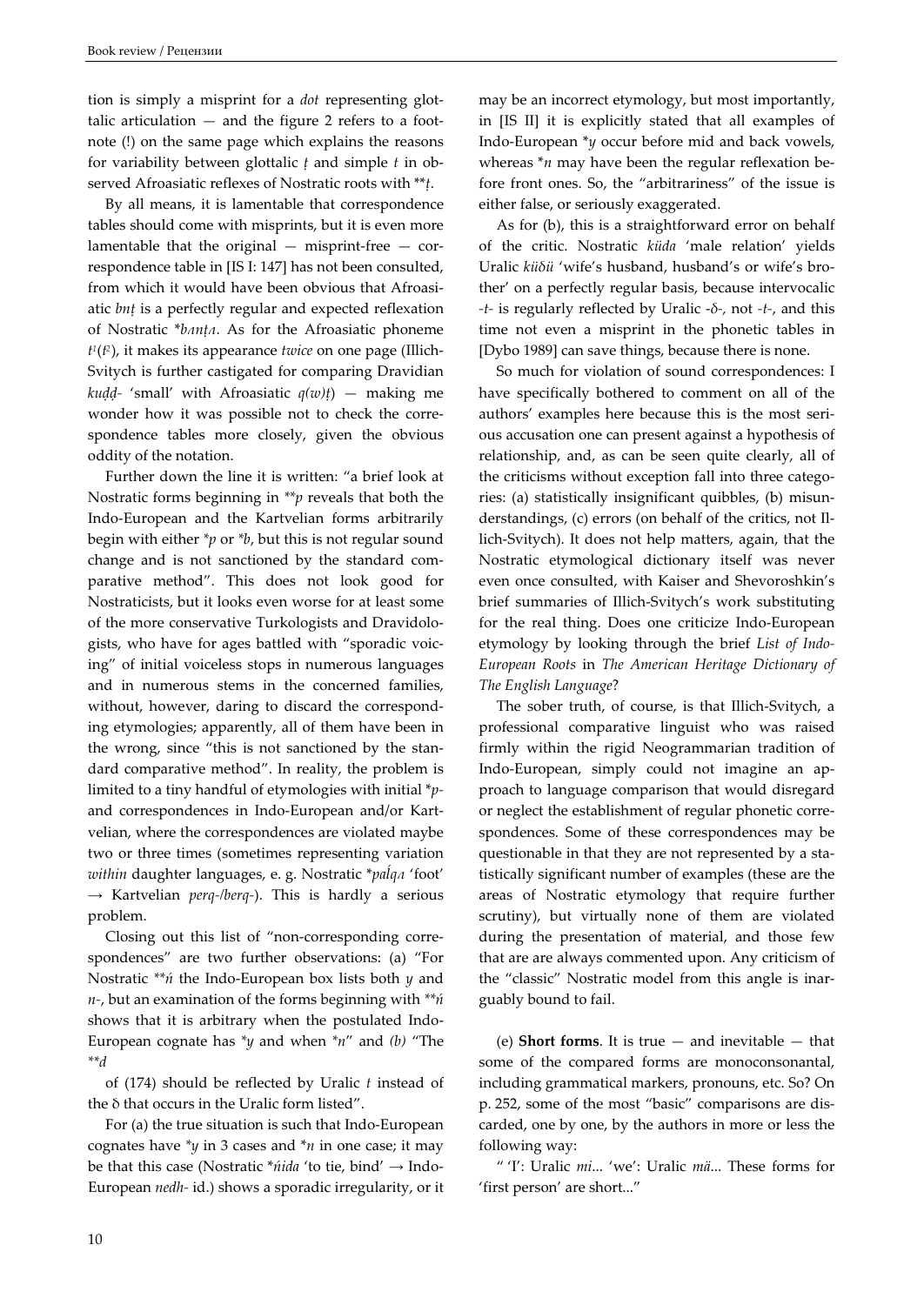" 'who, what': Uralic \*ke... 'this is a short form'"...

...and so on, continued on pp. 254–255 with a dozen more examples of "short" forms, put under doubt for no other reason than being "short". Short they may be, of course, but the important thing is not that each single one of them is short, but that every additional link between them and their Indo-European equivalents (or equivalents from other branches of Nostratic) progressively decrease the possibility of all this being due to simple chance. Taking this evidence one stem after another as if they did not constitute part of a single system simply will not do. With equal success we could have taken the classic comparison of the Indo-European verbal paradigm and "destroyed" it in the following way: "Sanskrit - $mi =$  Greek - $mi -$  this is a monoconsonantal ending, possibly due to chance, involves a nasal; Sanskrit  $-si = \text{Greek } -si$  — monoconsonantal ending, possibly due to chance; Sanskrit  $-ti =$ Greek  $-ti$  — short form, possibly due to chance; accidentally similar forms can be found in other languages", etc.

Overall, this is essentially a non-argument. Not all of these "short form" comparisons are of equal quality, but as long as the correspondences work, none of them should be discarded from consideration.

(f) Semantically non-equivalent forms. The fact that, out of 378 original etymologies, the authors "count 55 forms (i. e. 16 percent) which involve comparisons of forms in the different languages that are fairly distinct semantically", in my opinion, is by itself almost enough to vindicate the Nostratic theory. I seriously wonder if the number of entries that are fairly distinct semantically in Pokorny's Indo-European dictionary can be ground to a halt at 16 percent. Examples given by the authors further show that they have a truly draconic understanding of "semantic distinction", if they feel uneasy about equivalencies like 'day' and 'bright, light' or 'hardened crust', 'crust', 'scab'. The only example in the given group that might cause eyebrows to be raised is 'lip/mushroom' (Nostratic \*kanpa 'soft outgrowth')  $-$  but all doubts will be dissipated when one considers the Indo-European part of the etymology, represented by the root \*gemb- that, in Slavic languages, yields \*gęba 'mushroom' and 'lip' (in Ukrainian, for instance, even today the word guba has both meanings) [IS I: 291–2].

Again, the authors are taking the easy way out: instead of assessing the semantic comparisons offered by Illich-Svitych (as well as other long-rangers) from the point of view of semantic typology, they introduce a rough binary opposition of "identical / non-identical meaning". Earlier, in p. 7.6 ("Semantic constraints"), they have already warned against excessive semantic permissiveness, correctly observing that "the greater the semantic latitude permitted in compared forms, the easier it is to find phonetic similarity, albeit fortuitous similarity, between compared forms". Yet it has not been mentioned explicitly that comparative linguistics cannot be done properly without allowing for semantic shift  $-$  a process that no language with even a very short history is free of  $-$  and that, in assessing the strengths and weaknesses of the evidence, we cannot simply lump every pair of compared items into one of two categories — "same meaning" and "different meaning". For Campbell & Poser, there seems to be no difference between a comparison like "day : light", involving a simple and very common semantic shift, "lip : mushroom", involving a rare, but typologically observed semantic shift, and (to invent an example on the spot) "rhinoceros : tablecloth", involving a virtually impossible semantic shift. All of these are simply "semantically non-equivalent".

(g) Diffused forms. This is the final argument: everything that cannot be explained away by the preceding factors has to be attributed to "borrowing" or, when direct and simple scenarios of borrowing are hard to construe, "areal diffusion". The usual formula here is that parallel so-and-so between Indo-European and Uralic has been "identified" as a "loan" or "probable loan" (p. 249), although the manner of this "identification" remains obscure, because most quoted sources (A. Joki, K. Rédei and others) do not so much "identify" anything as simply suggest that, since the items in question look similar, they are probably loanwords. Of course, the burden of proof, as usual, lies here on those that suppose genetic relationship: they are supposed to prove their point, and are looked at with suspicion until they have, so to speak, jumped through all the hoops, whereas those in favour of an "areal" explanation only have to say "possible borrowing" in order to achieve credibility.

One joint example of two items, I believe, will suffice to demonstrate why this position should be unacceptable. For the comparison between Uralic \*wete and Indo-European \*wed- 'water', the authors themselves admit that "it is one of the more attractive cases for the hypothesis" (p. 254), not forgetting, however, to add that "some identify this as a loanword". Likewise, for the comparison of Uralic \*nimi 'name' and Indo-European  $*(h)$ nom- id. they also say that "this set... is frequently identified as a loanword" (p. 253). One of the quoted sources for both cases is [Rédei 1988], a detailed account of known borrowings from Indo-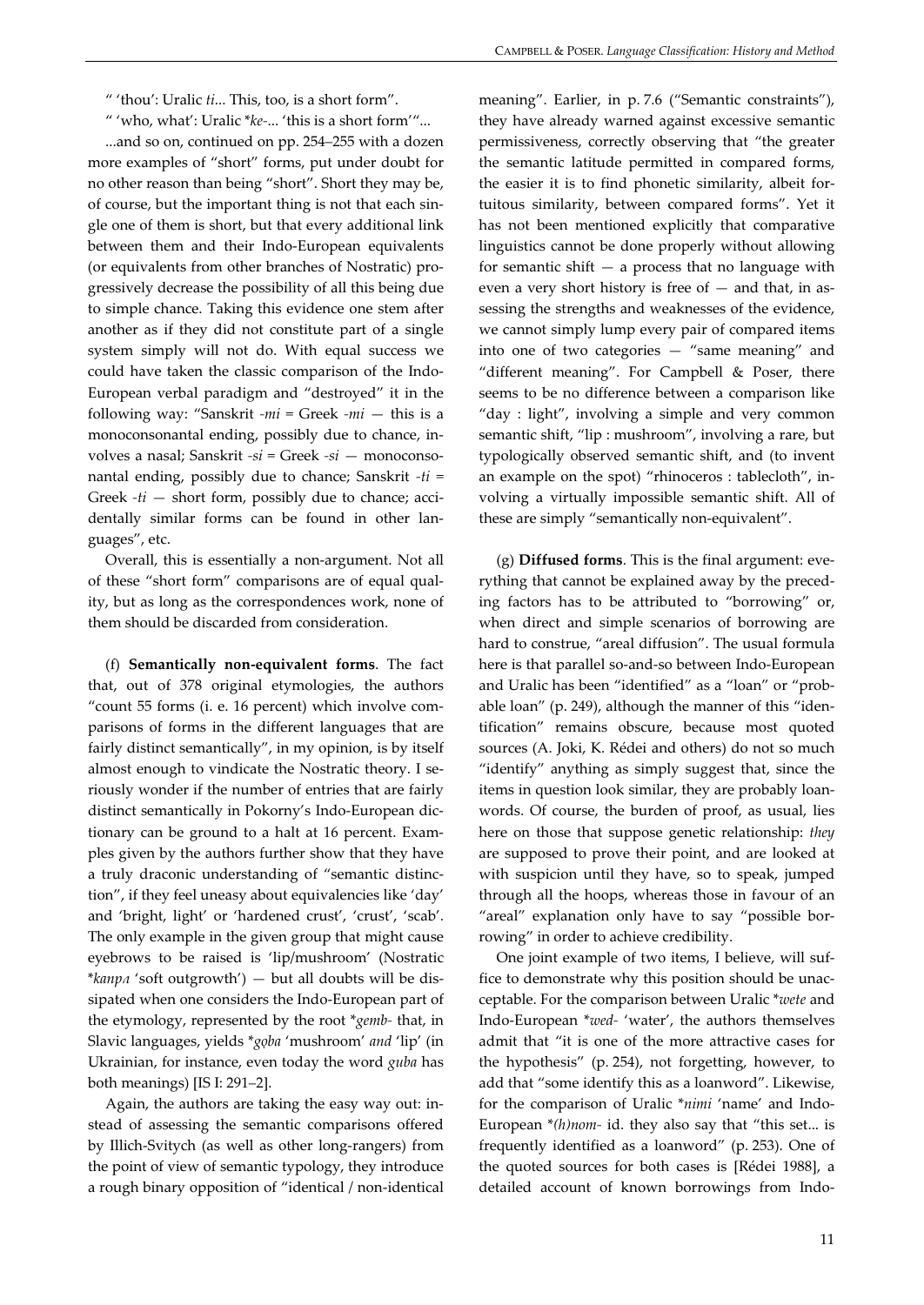European languages into Uralic at several chronological stages of development of both families.

Since both of the Uralic forms clearly represent Proto-Uralic, and, likewise, both Indo-European forms represent Proto-Indo-European (even Proto-Indo-Hittite, if one agrees with the special status of Anatolian languages within Indo-European), it is clear that these "borrowings" have to be attributed to the oldest layer of borrowings from one family into another (Rédei presumes the direction to have been from Indo-European to Uralic and not vice versa, but this is not really relevant for my purpose here). How many are there? Rédei acknowledges seven [Rédei 1988: 651– 654]. Seven easily "identified" old borrowings from one proto-language into another that include words for 'name' and 'water'.

Certainly, cases where the word for 'name' has been borrowed are known; likewise, for the word 'water'; likewise, cases where two or more random items on the 100-wordlist have been borrowed from a single source. But in most, probably even all, such cases borrowing of such basic items has only become possible due to a concentrated "bombardment" of the recipient language by lexical items from the donor language — "bombardment" which, obviously, begins with a large number of technical and cultural terms. A situation under which two ancient languages "meet", exchange terms for 'name', 'water', 'give', and 'sinew', and then part company borders on the ridiculous, and at least requires extra proof.

Rédei's own assessment of the situation is as follows: "Die Zahl dieser Wörter ist so klein — insgesamt sieben, — dass sie eben aus diesem Grunde nicht ernstlich als Beweise für die indouralische Verwandtschaft in Frage kommen können" [Rédei 1988: 647]. But, once one considers the issue more thoroughly, it is exactly the fact that there are only seven such words that begs for a genetic relationship rather than contact explanation. If Indo-European and Uralic are related within the larger Nostratic phylum, with Proto-Nostratic tentatively projected for some 12,000 years BP, we should not expect a large number of forms, even in the proto-languages, that would be very close both phonetically and semantically. We do, however, have a large set of Indo-Uralic comparisons that have non-identical meanings or non-identical phonetic shapes (which, however, still show correspondences) — hard to explain as borrowings, but easy to explain as reflecting original relationship.

On the other hand, if what we are dealing with is a situation of intense linguistic contact between the two languages, we should be able to witness much more than seven parallels; a language that borrows 'name'

and 'water' from its neighbour, as evidenced by all reliably attested historical precedents, should have much the same relations with him as Japanese and Chinese, or English and French, or Brahui and Hindi. A stark contrast is seen here with the attested, and generally undisputed by the supporters of the Nostratic hypothesis, contact lexicon between Fenno-Ugric and Indo-Iranian languages, which includes but one item from the 100-wordlist (\*śorwa 'horn') amid numerous instances of cultural lexicon (high order numerals like 'hundred' and 'thousand'; 'honey', 'to milk', 'pig', 'calf'); all of these suggest a very sensible contact scenario, within which even the word for 'horn' fits perfectly (borrowed along with other cattlerelated terms). No such easy scenario can be constructed for the earlier "contacts" between Proto-Uralic and Proto-Indo-European, and, I dare say, no such scenario need be constructed.

Given that no researcher seems to place under heavy doubt the similarity between the Indo-European and the Uralic words for 'name' and 'water', and given that the attribution of this similarity to borrowing goes directly against all reliable evidence we have of the nature of the borrowing process, these two comparisons alone would have been enough to justify (at least) Indo-Uralic as a serious proposal, worthy of further investigation as a basic working hypothesis. The fact that this is not happening cannot be attributed to anything but bias.

When it comes to discussion of material, etymology after etymology, the presentation is rife with errors, misprints, and misrepresentations of the original text, similar to the ones already mentioned above.

For instance, on p. 255 the Uralic collective suffix -la, tentatively traced back to a similar-sounding Nostratic morpheme, is put into doubt: "here again one suspects that IS's reconstruction has been too heavily influenced by the Finnish forms, since Finnish -la is a derivational suffix meaning in some forms 'diminutive,' but mostly with the meaning 'place of,' presumably the source of IS's gloss of a collective locative". But nowhere in his work does IS suggest a "collective locative", and, in fact, the corresponding dictionary entry does not even have any Finnish forms (!); the tentative parallel includes Mari  $-a$  and Selkup -la [IS II: 14].

There is no such Dravidian form as \*kw-a 'stone' in the dictionary (and never could be, since roots with such structure are unknown in Dravidian), the real form is Kartvelian (p. 258).

On the same page, Illich-Svitych is taken to task for comparing Indo-European \*bher- 'storm' and Uralic \*purki- 'snow flurry', with the latter form "unjustifia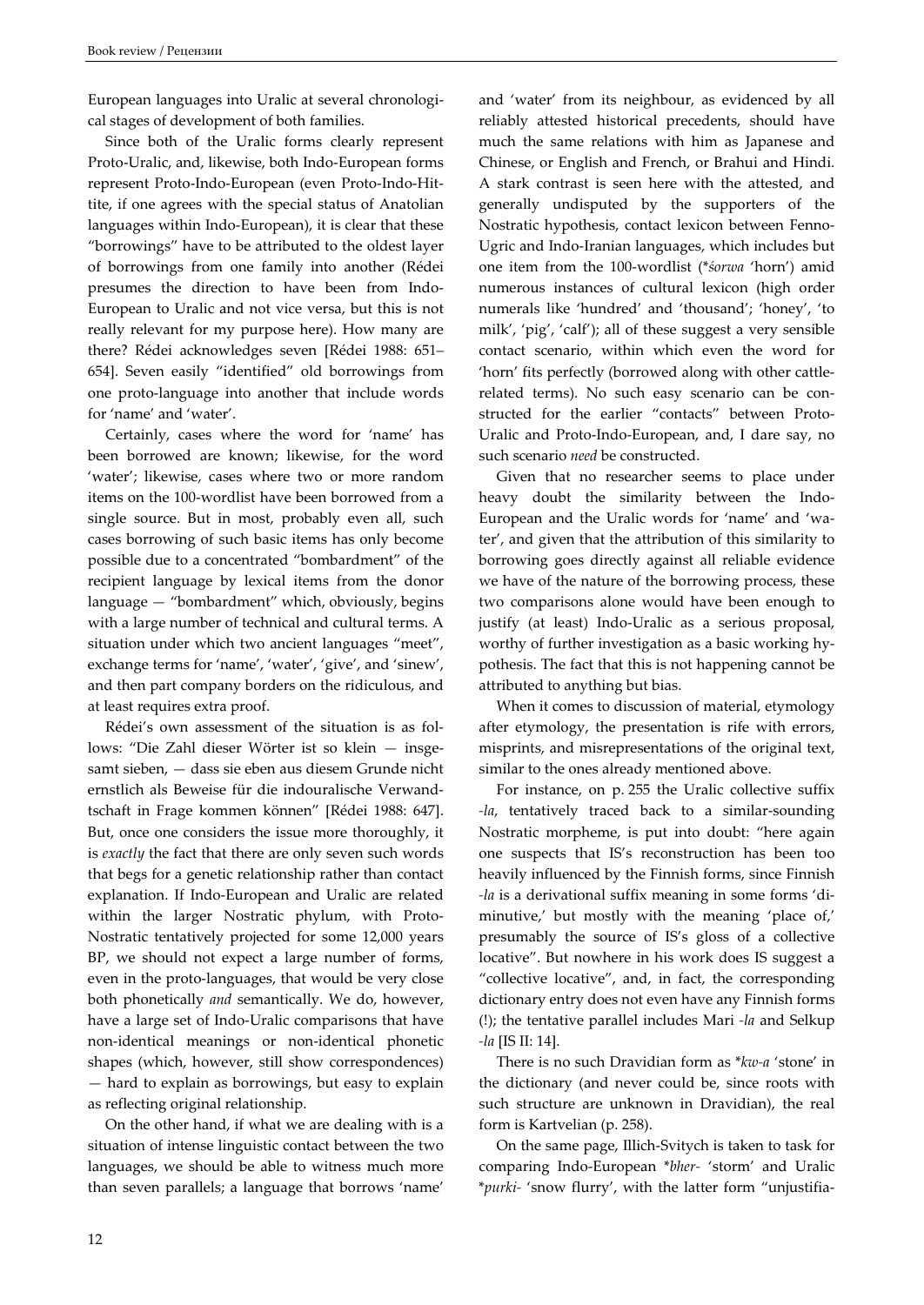bly segmented to leave out the ki portion". In [IS I: 189], however, clear and numerous evidence is presented for a basic Uralic form \*pur<sub>1</sub>- 'to snow; snowbank', from which \*purki- is easily derived (and even if it is not, the root  $*pur A$ - alone can suffice for the comparison).

On p. 259, Uralic \*kōja 'fat' is denied cognacy with Indo-European \*gweih<sup> $w$ </sup>- 'to live'  $-$  for semantic and phonetic reasons. The semantic connection between 'fat' and 'live' is well-known in semantic typology (without having to go far, consider Russian жир 'fat', usually derived from  $xumb$  'to live'); as for phonetics, for some reason, the authors expect Indo-European to have palatal  $*k$ y- here  $-$  "before the front vowel" "by IS's correspondence sets", but the vowel is not a front one, it is a back labial one, as seen in Uralic. This is a misunderstanding of Illich-Svitych's rule, according to which Nostratic \*KO-, \*KU-  $\rightarrow$  Indo-European \*K<sup>w</sup>e-. The correspondences are perfectly regular.

On p. 260, the authors make use of another misprint in Kaiser & Shevoroshkin's materials, disqualifying the Nostratic root \*küni 'wife, woman' because its Turkic counterpart has been erroneously glossed as Uralic. But the Turkic / IndoEuropean comparison is faultless, and there is also a solid Afroasiatic parallel that is not mentioned.

On p. 261, the parallel between Uralic \*kara 'thorn, conifer' and roots such as Indo-European gher- 'thorn, branch', Dravidian \*kar(a)- 'thorn', etc., is put in doubt because the authors, taking the Uralic root to represent Rédei's \*kër<sub>3</sub> 'willow species', doubt the semantics. But the actual comparison, as clearly seen in [IS: 226], does not involve this root, but rather Finnish kara 'thorn, wooden nail', karahka, karas 'young fir-tree', Nenets xārv 'larch', etc. No semantic problem whatsoever, unless we are prohibited from comparing 'thorn' and 'fir-tree'.

On the same page, we read: (for example  $N<sub>2</sub>$  42) "K&S (Kaiser & Shevoroshkin  $- G. S.$ ) give no Uralic form and have only two families represented, Indo-European \*ken- 'be born,' 'young', and Dravidian \*kan- 'give birth.' K&S discuss problems in vowel correspondences in this set. IS (211) \*\*K'anV 'to give birth' has three representatives, but he indicates that the first consonant and all the vowels are questionable". However, K&S do not discuss any vowel correspondence problems in the set; on the contrary, they use it to illustrate the regularity of correspondences. Also, from examples like these it becomes apparent that the authors misunderstand the meaning of capital letters in Illich-Svitych's Nostratic reconstructions: they seem to think that capital letters indicate irregularities in correspondences, but in reality they usually indicate cases when several variants of the reconstruction are possible because the form is not found in important "diagnostic" languages. Thus, Illich-Svitych's K- is supposed to mean "either  $k$ - or  $\dot{q}$ - since the root is not found in Kartvelian"; as representing a correspondence between Afroasiatic qn- 'to bear', Indo-European \*ken- 'to be born; young' and Dravidian \*kan- 'to bear', it is absolutely not questionable. Nor is the vowel.

These examples can be multiplied, but overall, I believe, this should give a general picture of how trustworthy the "assessment" of Nostratic in the monograph under review really is. To be fair, the authors do quote a few really weak sets, but their elimination from the material would not seriously reduce the evidence. Over-generalized and oversimplified approaches to methodological issues discussed in Chapter 7; transparent bias in favour of a non-genetic solution even when the latter is more economic and reasonable; and an odd disdain for primary sources of material — all of this contributes to the predictable conclusion: "we do not accept the Nostratic hypothesis... we seriously doubt that further research will

result in any significant support for this hypothesized macro-family" (p. 264).

Concluding this section, I can only say that I find Chapter 9 of the book to be its weakest part after Chapter 7, particularly in its criticisms of macrohypotheses in Eurasia. With Amerind, as has already been mentioned, the situation is different: here the main target is Greenberg, and since it is generally much easier to criticize "mass comparison"-based theories, and also since both authors of the book are acknowledged Americanists and obviously feel safer in these waters, this section is arguably written in a more reasonable manner. Amerind, unlike Nostratic, is a problematic grouping, primarily because very little historical work (in comparison to languages of Eurasia) has been done on these languages, and the basis for argument is much wider. Still, as long as one does not wish to insist that Amerind has been "proven" by Greenberg beyond a reasonable doubt, there is equally no sense to consider Amerind "dead", as some Americanists informally do, nor are there any reasons to ignore Greenberg's data, provided it has been properly purged from errors.

Speaking of errors, throughout the whole section on "Amerind" (as well as other sections) little or no distinction is made by the authors between errors that invalidate Greenberg's points and errors that are insignificant in comparison. On pp. 270–271 Greenberg is taken to task for mistakenly labeling languages based on the locations where they are, or were, spo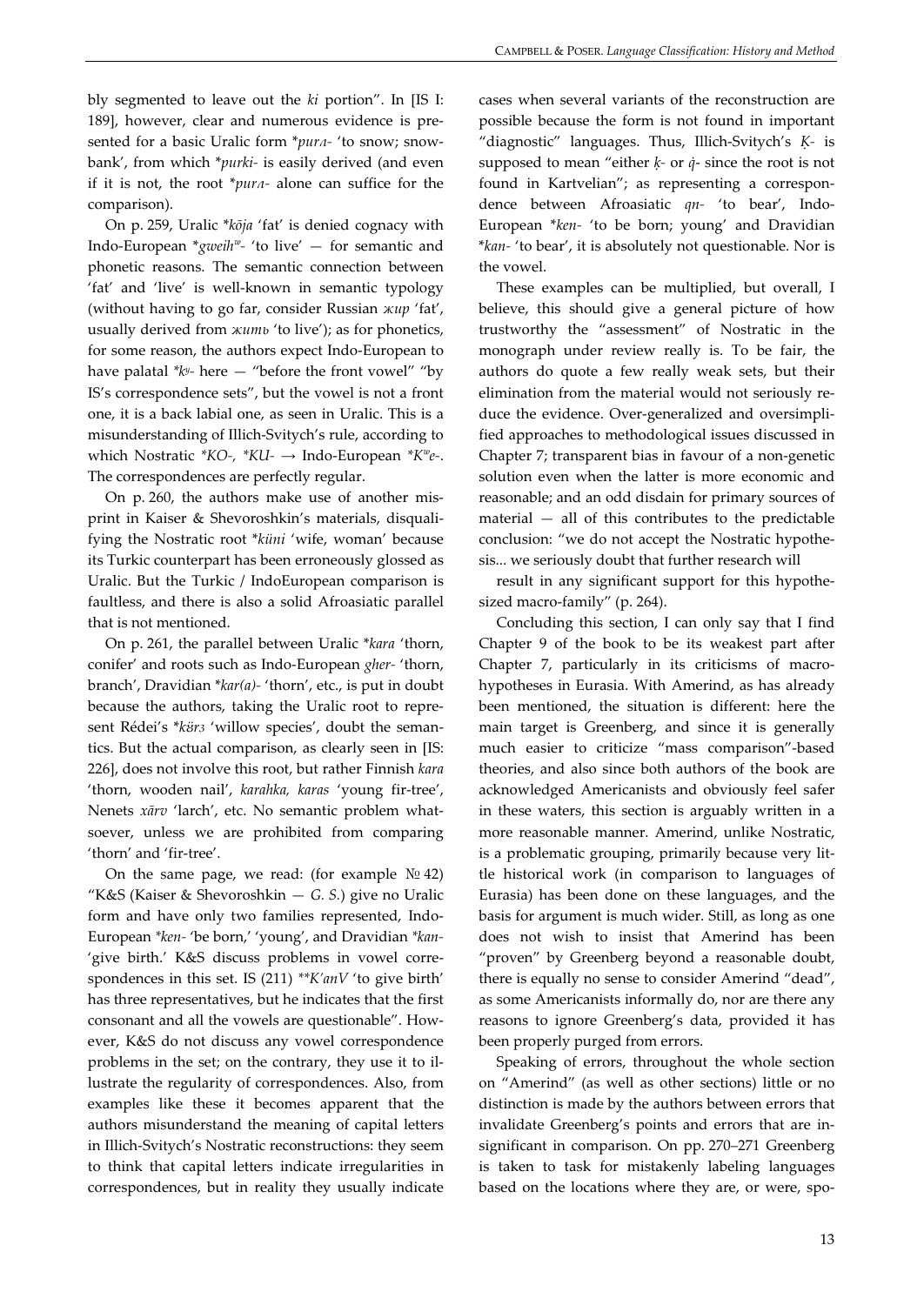ken, instead of their true names (e. g. 'Papantla' instead of 'Totonac', etc.). This is not good, of course, but unless the quoted forms themselves are incorrectly quoted, or unless the idioms in question are mistakenly assigned to the wrong language groupings, how is this relevant to the actual comparisons? Or consider this: "Under the set labeled 'kill' Greenberg listed Choctaw ile 'do,' together with Hitchiti ili 'kill' (both Muskogean languages), but the 'do' of the Choctaw gloss is a scribal error (cf. Proto-Muskogean \*illi 'kill'); Kimball believes the source of the erroneous 'do' is a misreading of the abbreviation for "ditto" used by Greenberg" (p. 274). If this is indeed so, it is a funny misprint, harmful for those that will want to use Language In The Americas as a primary source of information (which — and here I fully concur with all of Greenberg's critics — should not be done), but certainly harmless for the Amerind hypothesis. Not so with multiple mistakes in stem segmentation, indicated by Campbell & Poser; but since detailed statistics on the proportion of "mistakes that invalidate the comparison" to "mistakes that are not crucial to the comparison" (or even "mistakes the correction of which make the comparison better") are missing, it is impossible for me to reach a definite conclusion on whether Greenberg is "essentially right" or "essentially wrong" on the matter, and so will it probably be for everyone else with an unbiased approach to it.

One point that seems to constantly escape the detractors of Greenberg and his methodology is that there is only one possible way to make "Amerind", "Indo-Pacific", "Nilo-Saharan" and other macrohypotheses founded on "multilateral comparison" make a steady retreat from the sphere of both scientific and popular discourse, never to return again: that is, to present better alternatives to Greenberg's classification. It does not suffice to demonstrate, no matter how neatly this is done, that Japanese fits Greenberg's criteria for "Amerind" just as nicely as, say, Quechua (pp. 276–279), since, regardless of this demonstration, the evidence linking Japanese to Altaic rather than Amerind is stronger both in terms of quantity and quality; in fact, it is exactly our a priori conviction that Japanese is definitely not Amerind (a conviction based on analysis of evidence, of course, not just "common sense") that makes the authors' test on the "Amerindness" of Japanese so believable. And this conviction is in no small part due to the fact that the history of the Japanese language, as well as that of the other Altaic languages, is much better studied than the historical relations between various subgroups of "Amerind".

In other words, instead of wasting endless amounts of time on "deconstructing" the research of Greenberg

— indeed, what could be easier and safer than picking on someone else's mistakes? — it would have been far more productive (although, of course, much more time-consuming) to concentrate more Americanists' efforts on the proper historical-comparative treatment of available Native American linguistic data; the amount of available reconstructions for the area is, even today, absolutely minimal compared to Eurasia (or, arguably, even Africa), and, until more protolanguages for relatively small "subgroups of Amerind" are successfully brought back to life, and both their internal and external connections are reestablished based on the comparative method, there will be no alternative to "Amerind", and not even a hundred guides on methodology will make the hypothesis obsolete. The same goes for "Indo-Pacific" and the rest.

Chapters 10 and 11 drift away from lexically-based long-range hypotheses and, instead, dedicate space to criticisms of several theories on linguistic prehistory that build on typological or areal data, such as J. Nichols' attempts to go beyond the comparative method by using methods that correlate language structure with geographic zones, or R. Dixon's theory of "punctuated equilibrium". For the most part, I concur with the authors' views on these theories, as well as their conclusion: "The approaches discussed in this chapter... are flawed, both in conception and in execution. They afford no new insights which are reliable. They... divert efforts away from more productive lines of investigation. Indeed, there is still much work to be done and much to be learned from the application of

the traditional techniques, especially the comparative method" (p. 329). Given that, as has just been mentioned above, so many language families around the world still lack a proper comparative treatment for no reasons other than purely technical: a lack of interest and manpower — it makes sense to ask just how much we are really entitled to going "beyond" the comparative method when we are so very far from reaching its borders.

The last substantial chapter again returns us to issues of multilateral comparison, with a detailed critique of "Proto-World" as primarily espoused by M. Ruhlen and J. Bengtson in their works, mostly dating to the 1990s. There is little need to comment on it heavily, since the authors' argumentation about why this hypothesis cannot be convincing is essentially the same as in their earlier treatment of Greenberg's lesser-scale theories, and my earlier comments thus apply to the discussion in Chapter 12 as well.

I will, therefore, limit myself to discussing just one of the "global etymologies" picked upon by the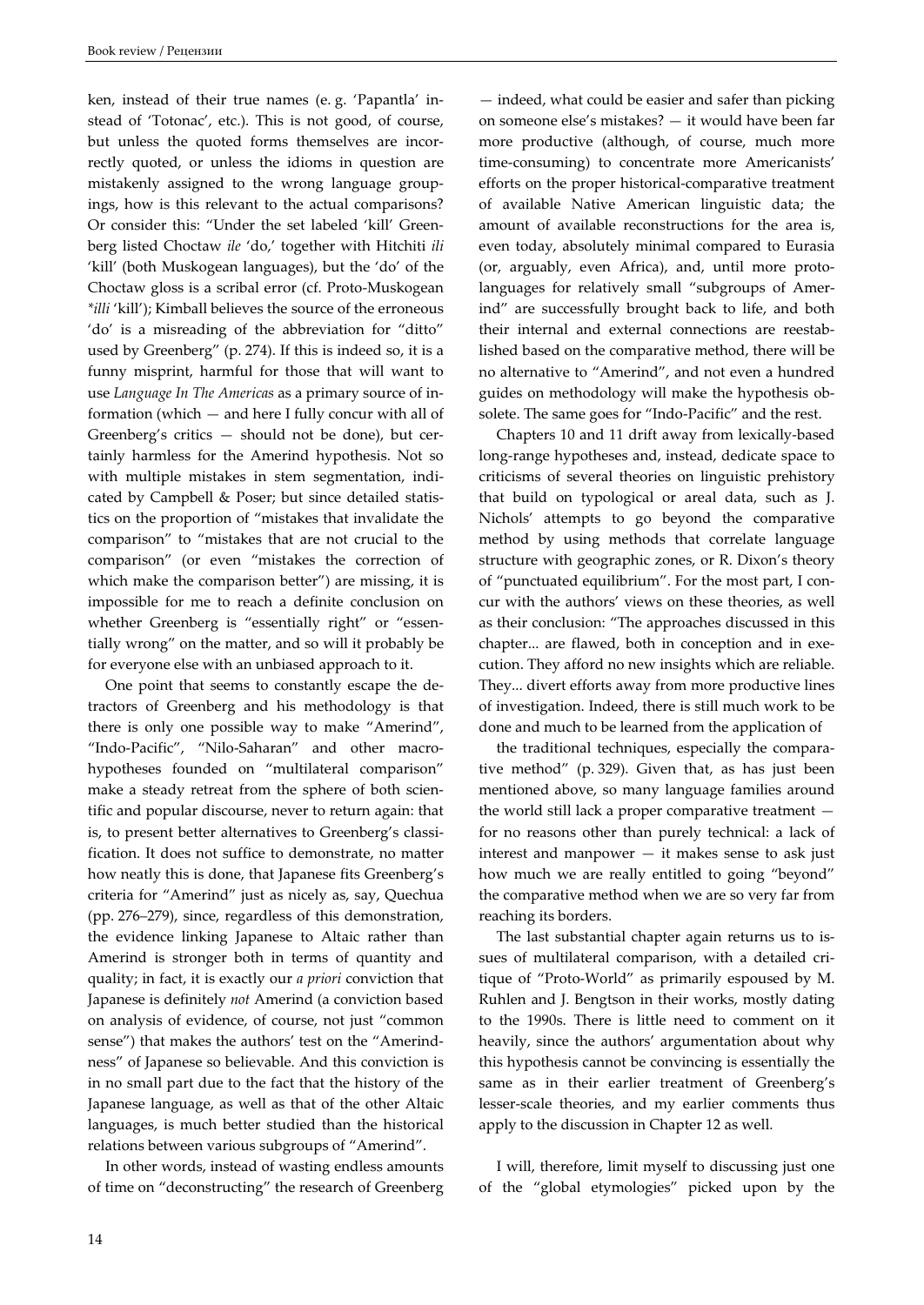(a) Bengtson & Ruhlen are accused of "ignoring vowels entirely": "the target in general is a CVC(V) form where differences in the vowels among the languages compared are ignored". Furthermore, they also violate their own consonantal requirements: "For the 'K' velar-like sound, any of the following fits:  $k, k',$ g, q, x, h, w, b,  $\zeta$ ,  $\zeta$ ,  $\zeta$ . For the final consonant, 'N', any of the following fits:  $n$ ,  $r$ ,  $m$ ,  $\tilde{a}$ ,  $w$ ,  $\tilde{c}$ , and  $\varnothing$ , among others. Even matches to 'KV' alone seem acceptable. How difficult could it be to find words matching this broad phonetic target by accident?"

It has always been a great puzzle to me why, in so many works critical of long-range research, the critics cannot resist the temptation to overstate their case. While I cannot pretend to being a great fan of the multilateral comparison method, it is crystal clear to me, from looking at page 306 in [Bengtson & Ruhlen 1994], that the situation with this comparison is much more complicated than the way Campbell & Poser make it look. For starters, wherever possible, Bengtson & Ruhlen adduce proto-language reconstructions, and it is clear (although, unfortunately, not stated explicitly in the preface to the etymologies) that, when a reconstruction is available, it is the reconstructed form that they pay primary attention to and not its descendants.

Thus, to the general reader, not well-versed in the reconstructions of various proto-languages, Campbell & Poser's indication that Bengtson & Ruhlen's \*kuna 'woman' involves compared forms with initial ž- or bmay seem like the death sentence  $-$  it is not enough that they can take any KVNV-like form, they can take any žVNV-like form as well, or any bVNV-like form! But this is wrong. The only such forms found in the etymology are Old Church Slavic žena and Old Irish ben — both of which are well-known to be regular descendants of Proto-Indo-European  $*g^w$ en, which, indeed, is one of the main compared entries in this global etymology. The forms have been adduced only because Bengtson & Ruhlen — and, I presume, Campbell & Poser as well — have no doubts that the initial consonants in them go back to a velar. Note that when Bengtson & Ruhlen start quoting "Amerind" data — for which only a tiny handful of intermediate reconstructions are available — they never even once deviate from initial velar or uvular consonants, being quite cautious in areas which lack sufficient exploration.

Similarly, the statement that "differences in the vowels are ignored" is also, for the most part, untrue. The etymology brings together such forms as Proto-Afro-Asiatic  $*k(w)n \sim *knw$ , Proto-Indo-European  $*_{g}$ <sup>w</sup>en, Proto-Turkic  $*$ küni, Proto-Caucasian  $*_{g}(w)$ änV (Proto-Dagestan \*qonV): all of these reconstructed forms show either a labial vowel or a labiovelar consonant (which is highly likely to have developed out of a labial vowel, especially in families like Afro-Asiatic and Indo-European, where vocalism has, for the most part, assumed an auxiliary morphological function). Among the various "Amerind" forms given without reconstructions, approximately 2/3 confirm to the same pattern, as well as 3 out of 4 tentative reflexations in Australian. Only Proto-Eskimo-Aleut  $*2a$ <sub>K</sub> $(i)$ na and two small groups of Indo-Pacific and Austroasiatic forms do not follow this tendency (note, though, that the latter two are honestly marked with a question sign).

(b) Campbell & Poser also write: "As for the glosses accepted which allow a form of this vague phonological shape to be selected as a match, all of the following are encountered among the forms listed in support of the 'woman' global etymology: 'wife,' 'woman,' 'lady,' 'mother,' 'female' (of any species), 'spirit of dead woman,' 'girl,' 'daughter,' 'maiden,' 'daughter-in-law,' 'small girl,' 'young woman,' 'old woman,' etc."

Leaving alone the issue that all of these semantic shifts are well-attested and completely unsurprising among the world's languages, we will agree with the authors that this variation really constitutes a problem. Nevertheless, the true scope of it remains unclear from the way they present this list of meanings. Close analysis of the etymology in question shows that (a) all of the Eurasian reconstructions share the meaning 'woman' or 'wife' (the semantic equivalence of 'woman' and 'wife' in Eurasia is a very common thing, with the two meanings more often represented by one common stem than two different ones); (b) in "Amerind", 'woman' is easily the most widespread meaning (18 glosses), followed by 'mother' (10 glosses), and 'girl' (9 glosses); other meanings are much more rare ('daughter-in-law' is met only one time, 'young woman' — twice, etc.).

Given these details, instead of simply turning down all of the etymology, it may be prudent to dissect it into a "tighter" and a "laxer" part. The "tighter" part would involve entries from Afro-Asiatic, Turkic, Indo-European, and Caucasian, all of which are represented by reconstructions, share the meaning 'wife/woman'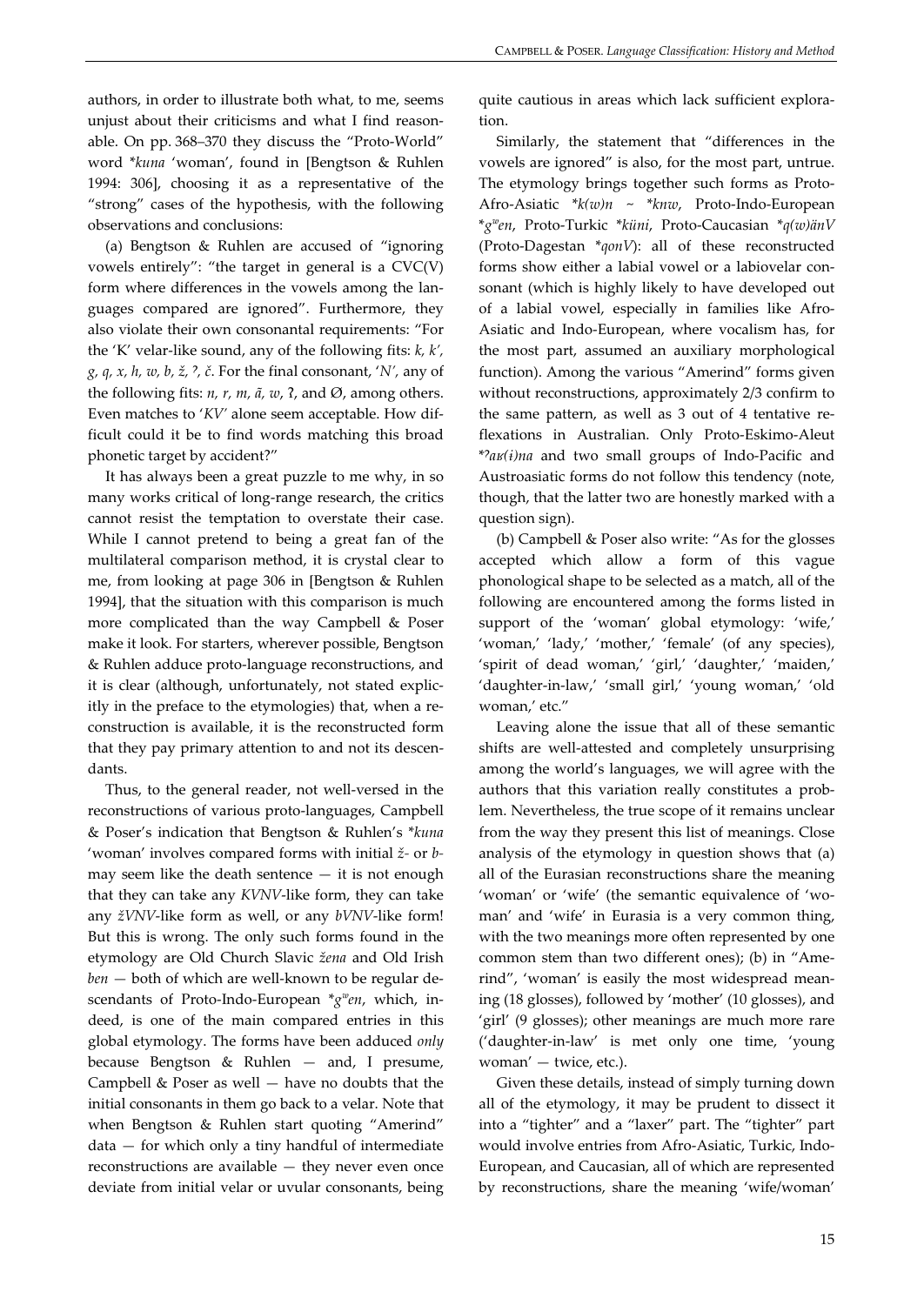with no significant deviations, and the phonetic shape  $*KUN- / *K^wVN-$ . The "laxer" — and, therefore, more dubious — part of it would constitute Austroasiatic (only one form with a somewhat different phonetic shape), Indo-Pacific (poor representation, phonetic deviation, meaning 'mother' in half of the given forms), Eskimo-Aleut (different phonetic shape), and Australian (poor representation, widely different meanings, including 'spirit of dead woman'). Somewhere in between lies the "Amerind" data — too difficult to assess because too few reconstructions are available; nevertheless, parts of it, especially the South American forms such as found in Macro-Ge, for instance, produce a much better impression (tighter phonetics and semantics) than their North American "counterparts".

If we discard the "laxer" part of the equation, we will be left without a "global" root: its Australian and Indo-Pacific connections will be gone, its American "presence" cut seriously short, and as for African parallels, it did not have any to begin with. The rest of it, however, bound far more tightly in every respect, will have to be taken more seriously by specialists. In particular, limiting ourselves to "tighter" parts of the data makes Campbell & Poser's joke comparisons with Spanish forms like conyuge 'wife, spouse', cuñada 'sister-in-law', china 'girl, young woman', etc., useless, as they would obviously have to be counted as belonging to the "laxer" part — less reliable phonetics, more widely divergent meanings, and, above all, no reconstruction.

The bottomline here is that there might be plenty of wheat hidden in the chaff of "global etymologies", if one is willing to take up the task of separating the two. But once again, none of this is evident from Campbell & Poser's assessment. Being too intent on dismantling the notion that lexical evidence can tell us something about "Proto-World", they fail to notice that there are quite a few other interesting things that it may be able to tell us. I, like most members of the Moscow school of comparative linguistics, prefer to retain an agnostic position on the issue of "Proto-World", believing that only time — and a lot of hard work — will be able to tell us whether it existed or not, and if it did, whether it can be inferred from existing data. But "Proto-World" is one thing, and accumulating lexical evidence about potential large macrofamily groupings — such as, e. g., 'Borean', the current "working codename" for a supposed supersuperfamily uniting the four large macrofamilies of Eurasia (see [Gell-Mann, Peiros, Starostin 2009] for more on this issue) — based on realistic phonetic and semantic criteria with respect to known and reconstructed history of the families in question is another. Unfortunately, Campbell & Poser refuse to distinguish between the "permissive" and the "restrictive" approaches to such comparisons, thus discouraging the potential scholar to engage in any of these activities regardless of their nature.

Bringing this (already overlong) review to its end, I must say that Language Classification: History & Method more or less justifies the History part of its title, yet could do a lot better with the Method part. Positive aspects of the book include the narrative of Chapters 2–6 (stripped from its teleology), recounting the history of historical linguistics; the successful defense of the comparative method from newer (or older) concurrent theories in Chapters 10–11; and the debunking of various misconceptions on the historical development of language in Chapters 8, 12 and a few other places.

All of these things, however, are only tangentially related to the main purpose of the book: an announcement, for both the scholarly world and the general public, that all research — without a single exception — on long-distance relationship among the world's languages carried out so far has been equally or almost equally useless. (I say "without a single exception", because the authors' "optimistic note" on "successful cases of distant genetic proposals, cases which were once controversial, but which have come to be established to the satisfaction essentially of all" on pp. 400–402 is essentially a joke: none of the families listed there, from Sino-Tibetan to Uralic to Uto-Aztecan, etc., approach the time depth usually attributed to even Altaic, let alone Nostratic, Amerind, etc.). This is achieved by first setting up an elaborate system of filters (Chapter 7), much more rigid than the ones usually set up for shorter-range hypotheses, and then testing it on a few known hypotheses — with all the cards marked in advance.

In regard to the reader who has no special interest in historical linguistics, that purpose may be achieved. However, those for whom historical linguistics is a profession will be certain to notice the many flaws of Chapters 7 and 8, such as over-generalization of issues, a preference for binary answers to much more complicated questions, incorrect understanding of proposed methods (e. g. in the section on glottochronology), inability or unwillingness to distinguish between stronger and weaker parts of a given hypothesis, and sometimes even condescending ignorance of source material, leading to mistakes in data presentation.

It is (arguably) clear to most specialists working in long-range comparison that Nostratic (or Amerind, or "Proto-World") cannot be demonstrated the exact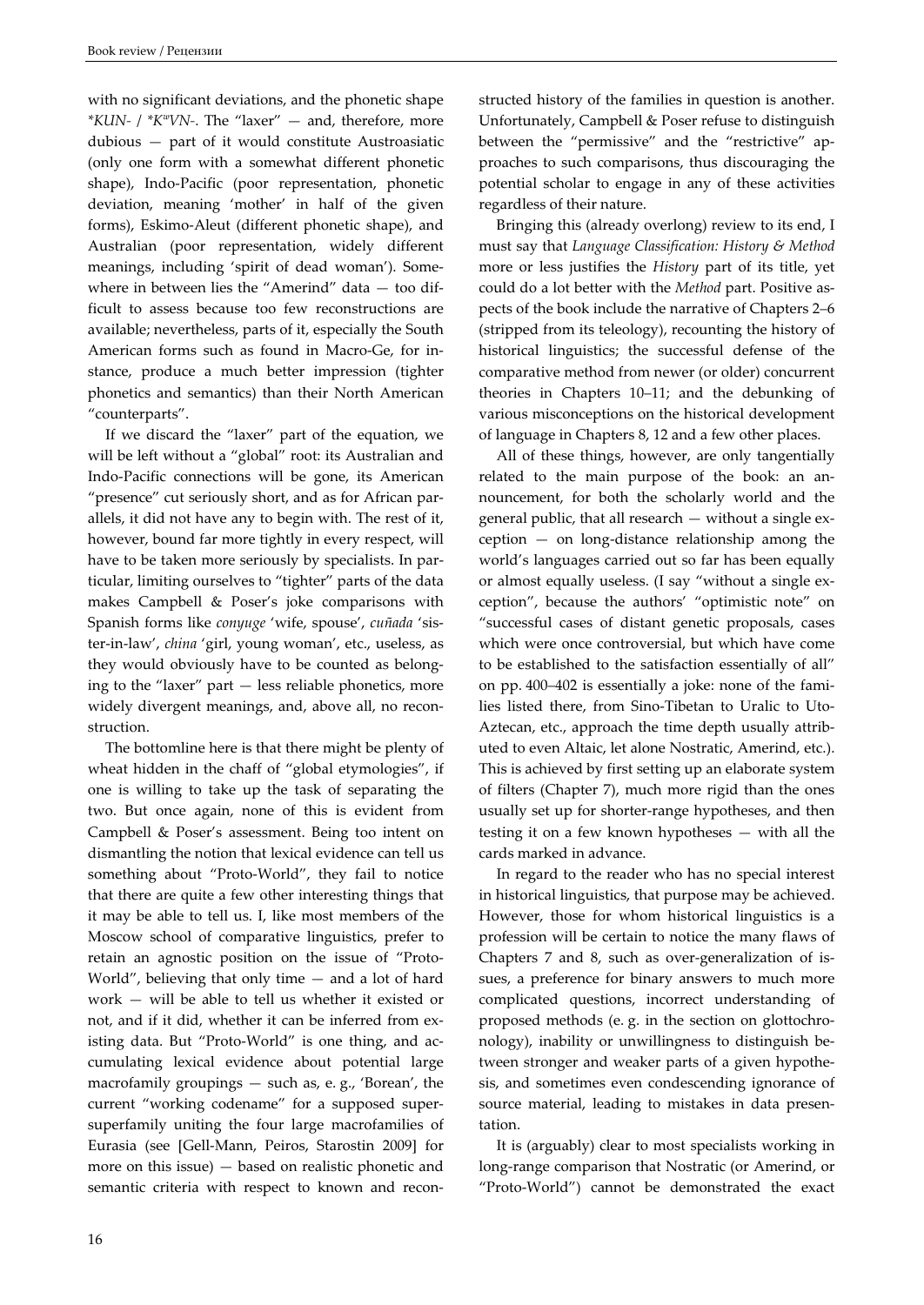same way as people have demonstrated Indo-European (or Dravidian, or Semitic); evidence for these families is more scarce, and the relationship is anything but intuitively obvious. More scarce, that is, but still plentiful  $-$  so much so that the natural question to ask is "what is the necessary minimum to demonstrate it?" Had Campbell & Poser tried to come up with a detailed answer to this question, the work under review might have been infinitely more valuable. Yet not only do they not attempt to answer it, they do not even ask it. Instead, the prospective researcher, according to their guidelines, is basically stuck with no options — either the hypothesis is made to look as strong as Indo-European (in actual reality — stronger than Indo-European, with even the slightest breaches of regularity or potentially "soundsymbolic" parallels frowned upon), or it will be labeled "unconvincing" and discarded. In other words — a classic case of "damned if you do, damned if you don't", with no intermediate options; hardly the healthiest of possible attitudes towards a branch of linguistic science.

By now, it should have already become clear that neither "mass comparison" à la Greenberg, nor the more conservative approach of the "Nostratic school", advocating for careful use of the comparative method on larger time depths, can be eradicated by concentrating exclusively on the weak spots of these theories; and it is no longer reasonable to indiscriminately label the ranks of their supporters as far-reaching romantics, opposed to the sober realism and rigor of the true professionals in the field. Such a dividing line may have existed a century ago, but clinging to it today is a hopeless anachronism. Just as the more serious "longrangers" always base their work on historical studies of "short-rangers", approaching them critically, but with respect, so is it high time that the "short-rangers" started paying more attention to what goes on in the long-range field as well, and approaching its theories from a less biased standpoint than the usual "this must be wrong". Unfortunately, Language Classification: History & Method postpones this objective evaluation, since one of its purposes is to discourage scholars from any such attempts. This is regrettable.

## References

- Bengtson & Ruhlen 1994 John D. BENGTSON & Merritt RUHLEN. Global etymologies // On the origin of languages: studies in linguistic taxonomy, ed. Merritt Ruhlen. Stanford: Stanford University Press, pp. 277–336.
- Campbell 1998 Lyle CAMPBELL. Nostratic: a personal assessment // Nostratic: sifting the evidence, ed. Brian Joseph and Joe Salmons. Amsterdam: John Benjamins, pp. 107–52.
- Dybo 1989 Vladimir A. DYBO. Comparative-phonetic tables // [Shevoroshkin 1989], pp. 114–21.
- EDAL Sergei A. STAROSTIN, Anna V. DYBO & Oleg A. MUDRAK. Etymological dictionary of the Altaic languages. Leiden: Brill, 2003.
- Foley 2000 William A. FOLEY. The languages of New Guinea // Annual Review of Anthropology 29.357–404.
- Gell-Mann, Peiros, Starostin 2009 Murray GELL-MANN, Ilia PEIROS, George STAROSTIN. Distant Language Relationship: The Current Perspective // Journal of Language Relationship, v. 1, pp. 13–30.
- Hale 1997 Kenneth HALE. Book review article: Campbell, Lyle (1997). American Indian Languages: the Historical Linguistics of Native America // Mother Tongue 3, pp. 145–58.
- IS В. М. ИЛЛИЧ-СВИТЫЧ. Опыт сравнения ностратических языков (семито-хамитский, картвельский, индоевропейский, уральский, дравидийский, алтайский): Введение. Сравнительный словарь. М.: "Наука", Главная редакция восточной литературы [An attempt at a Comparative Dictionary of the Nostratic languages (Semito-Hamitic, Kartvelian, Indo-European, Uralic, Dravidian, Altaic). Moscow: "Nauka" publishers]. V. 1: 1971; v. 2: 1976; v. 3: 1984.
- Kaiser & Shevoroshkin Mark KAISER & Vitaly SHEVOROSHKIN. Nostratic // Annual Review of Anthropology 17.309– 30, 1988.
- Rédei 1988 Károly RÉDEI. Die ältesten indogermanischen Lehnwörter der uralischen Sprachen // The Uralic languages: description, history, and foreign influences, ed. Denis Sinor. Leiden: Brill, pp. 638–64.
- Renfrew, McMahon, Trask 2000 Colin RENFREW, April MCMAHON, & Larry TRASK (eds.). Time depth in historical linguistics. Cambridge: McDonald Institute for Archaeological Research.
- Shevoroshkin 1989 Explorations in language macrofamilies: materials from the First International Interdisciplinary Symposium on Language and Prehistory, ed. Vitaly SHEVOROSHKIN. Bochum: Brockmeyer.